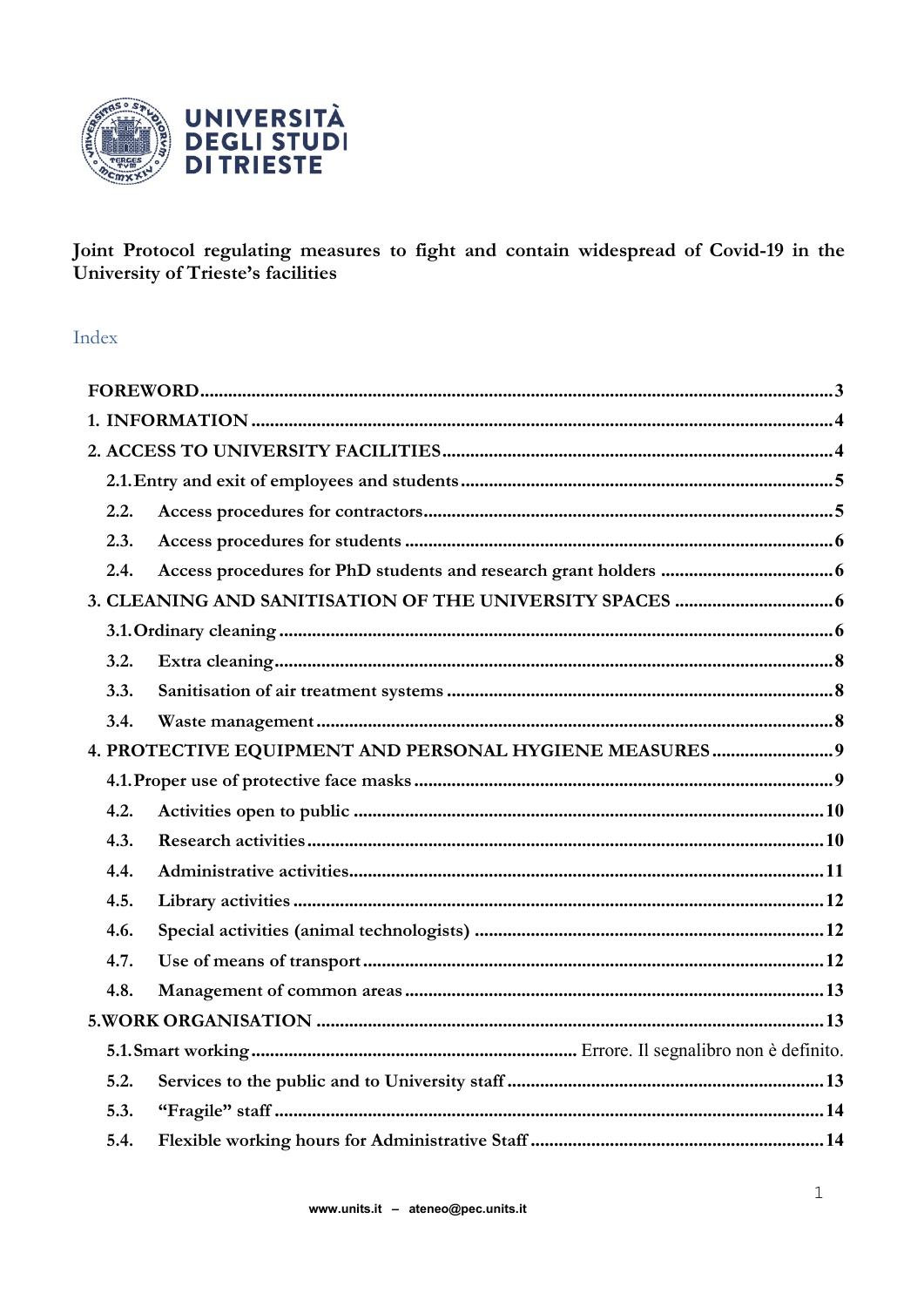

| 5.5. |                                                                                            |  |
|------|--------------------------------------------------------------------------------------------|--|
| 5.6. | How to run activities in support to research, learning, Enclosure, Botanical Garden  14    |  |
| 5.7. |                                                                                            |  |
| 5.8. |                                                                                            |  |
| 5.9. |                                                                                            |  |
|      |                                                                                            |  |
|      |                                                                                            |  |
| 6.2. |                                                                                            |  |
| 6.3. |                                                                                            |  |
| 6.4. | Procedure to follow in case of suspect or confirmed case among technical                   |  |
| 6.5. |                                                                                            |  |
| 6.6. | University contact person for COVID-19 and University Task Force Covid-19  17              |  |
|      | 7. TEACHING ACTIVITIES ( <mark>1 June 2022 – 31 July 2022)</mark> …………………………………………………………17 |  |
|      |                                                                                            |  |
| 7.2. |                                                                                            |  |
| 7.3. |                                                                                            |  |
| 7.4. | On-site internships (if not already converted into project work or e-learning) as part of  |  |
| 7.5. |                                                                                            |  |
|      |                                                                                            |  |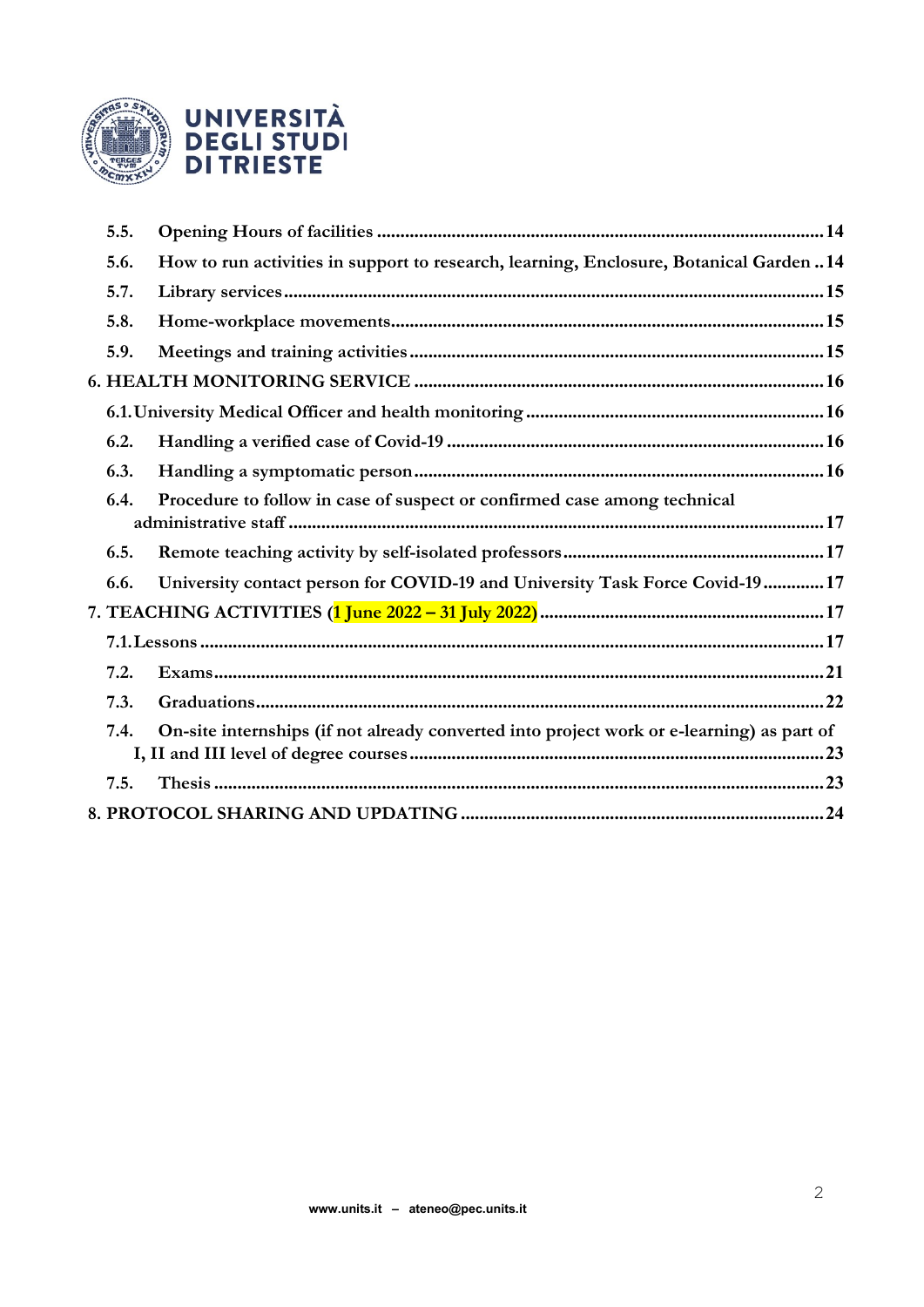

#### <span id="page-2-0"></span>**FOREWORD**

The rigorous health surveillance carried out at the University of Trieste has demonstrated the effectiveness of the preventive measures against Covid-19 pandemic. The epidemiological trend is significantly improving, especially as a consequence of the broad implementation of vaccinations, therefore allowing a gradual resumption of the activities. Nevertheless, it is still necessary to maintain the highest levels of attention and caution.

This document has been drafted and updated in compliance with the principles of autonomy, prevention, precaution, proportionality and rationality, on the basis of the current national and local regulations on the containment and management of Covid-19. This document aims at adapting all academic and research activities to the necessity to guarantee adequate levels of protection to anyone attending the university premises – whatever their reason – through specific prevention measures aimed at fighting and containing SARS-CoV-2 outbreak.

The Protocol is a system of rules to be observed strictly and without exceptions by all subjects involved and all interested parties, on the basis of principles of self-discipline and self-responsibility. Failure to comply with the provisions of the Protocol may result in liability and consequent sanctions of various kinds, according to specific regulatory provisions. The University of Trieste has equipped itself with a system of surveillance and monitoring of regulation compliance and violation warnings to competent authorities.

Vaccination does NOT exempt from respecting regulations envisaged by this document.

On the basis of art. 2 of the Italian Legislative Decree No.1 of January 7<sup>th</sup>, 2022 and the Italian Legislative Decree No. 24 of March 24<sup>th</sup>, 2022, as from February 1<sup>st</sup>, 2022 until June 15<sup>th</sup>, 2022 for all the university staff, with permanent and fixed-term contracts, compulsory vaccination against SARS-CoV-2 is envisaged to prevent the SARS-CoV-2 infection. The vaccination does NOT exempt from compliance with the rules of conduct laid down in this document.

Without prejudice to compliance with the principles and rules for safety and prevention, in case of people in fragile conditions, on the basis of an adequate medical prescription, derogations may be made, in safety and in relation to the specific health conditions, from the specific provisions of this Protocol.

This Protocol is valid and effective as from its publication and will be gradually implemented and updated. Updated regulations can be found at<http://www.gazzettaufficiale.it/dettaglioArea/12> (in Italian).

The most updated information can be found on UNITS website where guidelines and normative regulations are published and updated.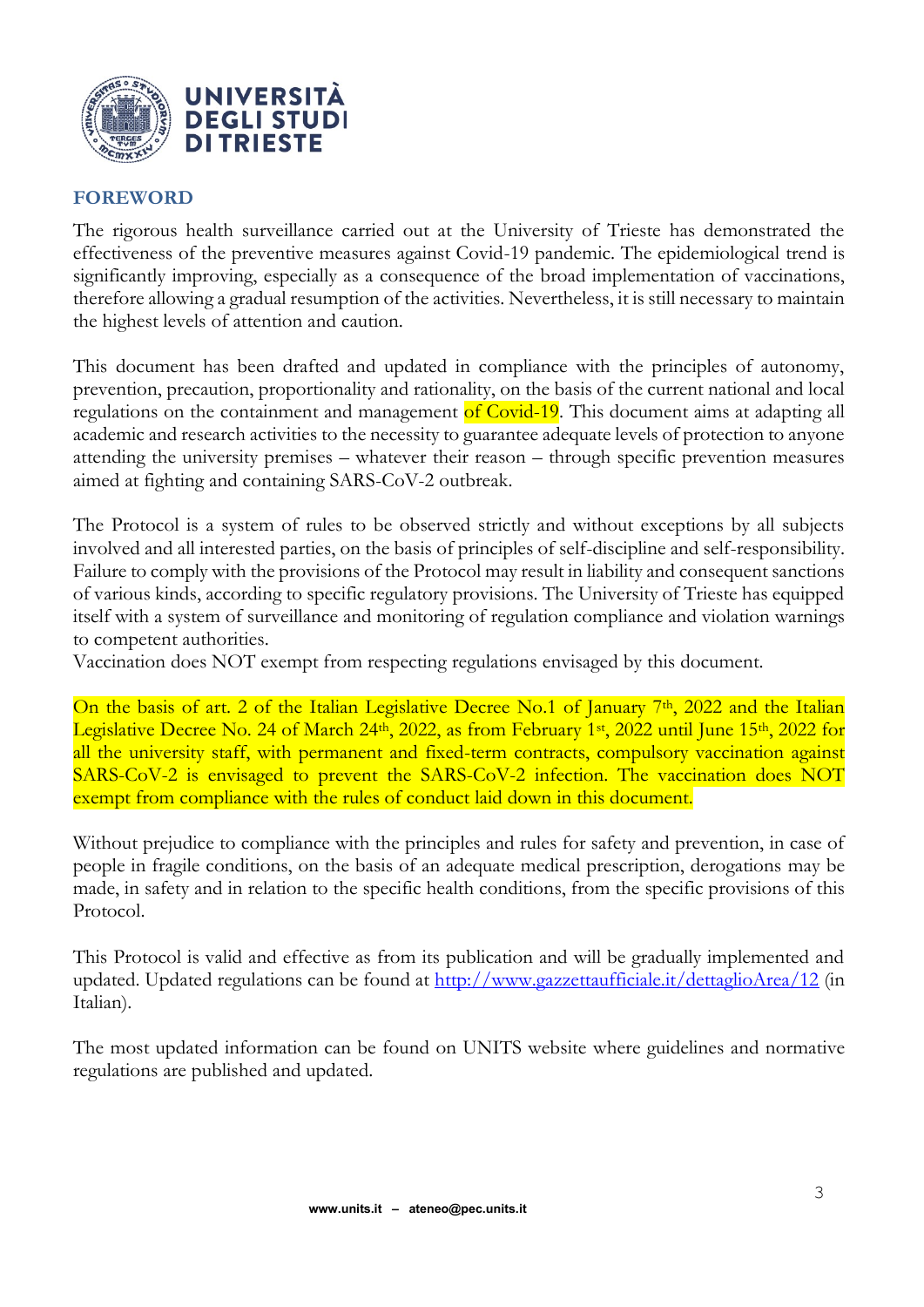

# <span id="page-3-0"></span>**1. INFORMATION**

The University of Trieste, through the most appropriate and effective means, informs anyone who has access to the University's facilities on the provisions taken by the Authorities concerning measures to contain COVID-19 pandemic. Information can be found in the dedicated section of the University website [\(https://www.units.it/en/about/emergency-covid-19-guidelines-Updates,](https://www.units.it/en/about/emergency-covid-19-guidelines-Updates) which contains governmental and regional documents (in Italian), as well as internal guidelines and provisions adopted by the University Bodies.

Below are the main prevention and containment measures that the whole community of the University of Trieste must know:

- it is compulsory to stay at home in case of fever (temperature higher than 37.5<sup>o</sup>C) or other flu-like symptoms and to contact the general medical doctor, who will provide the necessary indications, informing the health authority, if necessary;
- access to the university premises is not allowed to people in self-isolation.
- it is mandatory to comply with all current regulations in all the camp facilities (specially to keep a safe distance, to correctly use face masks always inside or outside in case of gathering, to ventilate spaces regularly and to maintain a proper hygiene behaviour).

Information sheets – in Italian and English – will be available at buildings' entrances and in the most crowded areas (reception desks, timer machines for registering attendance, entrances and corridors of research areas, libraries and all other crowded areas).

Information sheets will contain information on correct behaviours, the *link* to the website with all regulatory upgrades that could be completed with further relevant communications, in order to adopt measures to prevent the spread of the virus.

Referring to the information sheets, should the information be different, this Protocol is to be considered.

# <span id="page-3-1"></span>**2. ACCESS TO UNIVERSITY FACILITIES**

Those entering university premises take on their responsibility:

- a) to be aware of the main measures to prevent COVID-19;
- b) to not be tested positive in an oro-pharyngeal swab;
- c) to not suffer from fever or other suggestive flu-like symptoms of COVID-19;
- d) to not be in self-isolation.

At the university premises, it is highly recommended to completely cover nose and mouth by correctly using protective surgical or higher-level protective devices, the use of masks is highly recommended such as FFP2 in all public areas inside buildings and in rooms where several people are present.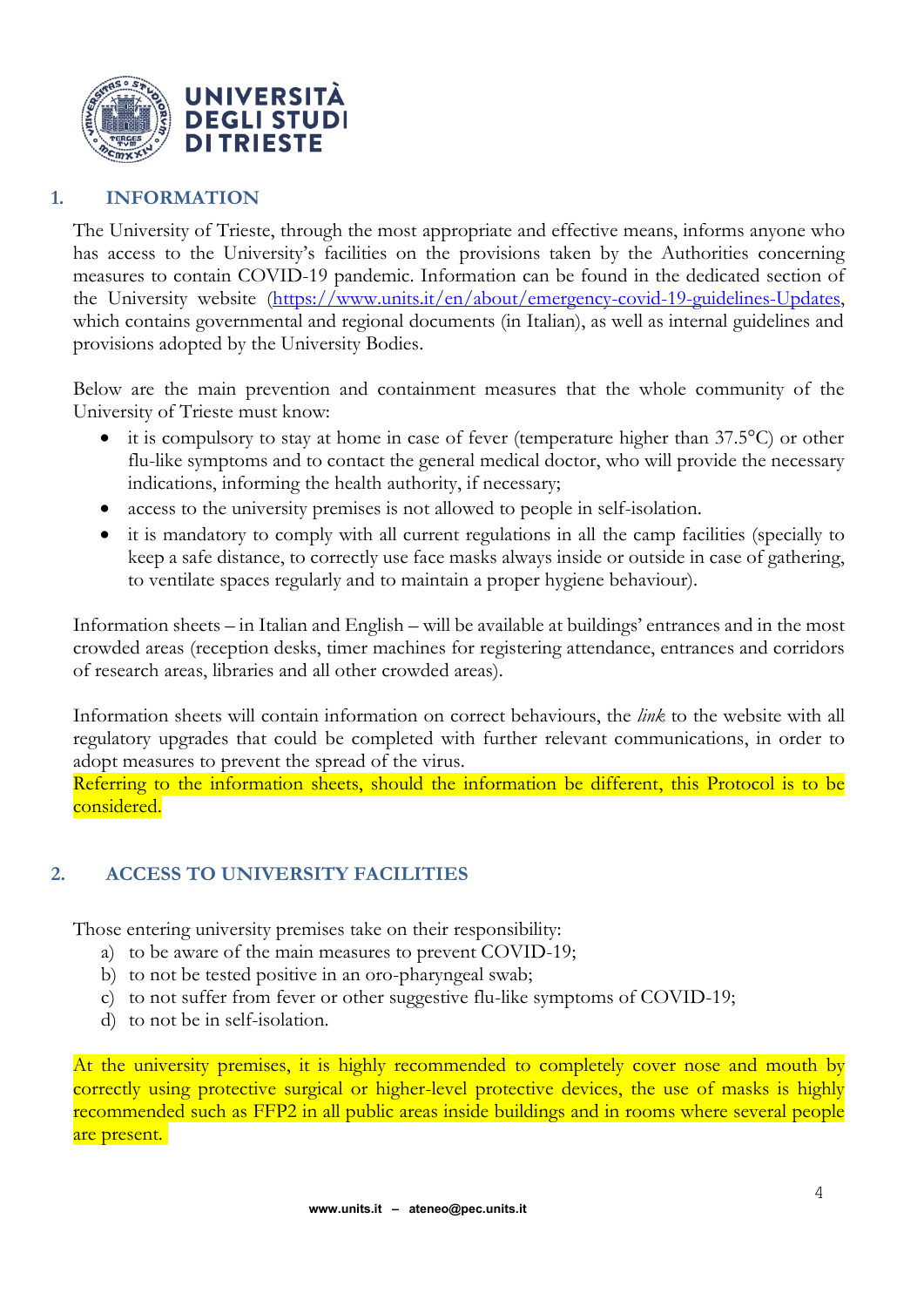

In the laboratories, should many people be assembled and indication for protective devices be missed, the use of surgical or higher-level protective devices is highly recommended.

A sign will be placed at the entrance of each building, near dedicated front offices and shared-use equipment (distributor machines and elevators) indicating main health, safety and social distancing measures.

In areas where direct contact is considered critical (i.e. front offices) breath or sneeze barriers (plexiglass screens) will be placed.

In order to assure all services, which require the presence of an operator and a user, in hygiene and distancing conditions well equipped *front office* workstations with plexiglass transparent barriers, dispenser of hand sanitiser gel, protection devices for operators (masks, disinfectants for the cleaning of the used equipment, bags and containers to collect surgical masks and single-use material, according to provisions of the dedicated chapter/section).

In the event that more than one people are working in the same room or laboratory, it is necessary to distance workstations and apply the measure of interpersonal distance of at least 1 meter, the use of surgical or higher-level masks and periodic ventilation of spaces by opening windows, are highly recommended

The use of stairs instead of elevators should be preferred wherever possible. Elevators should only be used when necessary and by only 1 person at a time, without prejudice to what is stated for disabled persons in the preamble. Signs have been displayed to this effect in the elevators near areas. All buildings are equipped with *dispensers* of alcoholic gel for hand sanitization.

To access university facilities managed by CUS – the University Sports Centre the same rules apply: to run sports activities rules foreseen by Italian National Federations of the single disciplines apply.

# <span id="page-4-0"></span>**2.1. Entry and exit of employees and students**

Staggered arrival and departure times at work should be encouraged in order to reduce crowding in prominent areas. Social distancing and face masks are mandatory in common areas.

### <span id="page-4-1"></span>**2.2. Access procedures for contractors**

Access of external suppliers, entry, transit and exit, is regulated through pre-defined procedures, routes and timings, in order to reduce occasions of contact.

Wherever possible, conveyors should delivery packets to reception staff, who will immediately inform the addressee; the latter must pick the packet as soon as possible. During loading and unloading activities, carriers must strictly comply with the distance of at least 1 meter and possibly use correctly surgical masks or higher level personal protective equipment.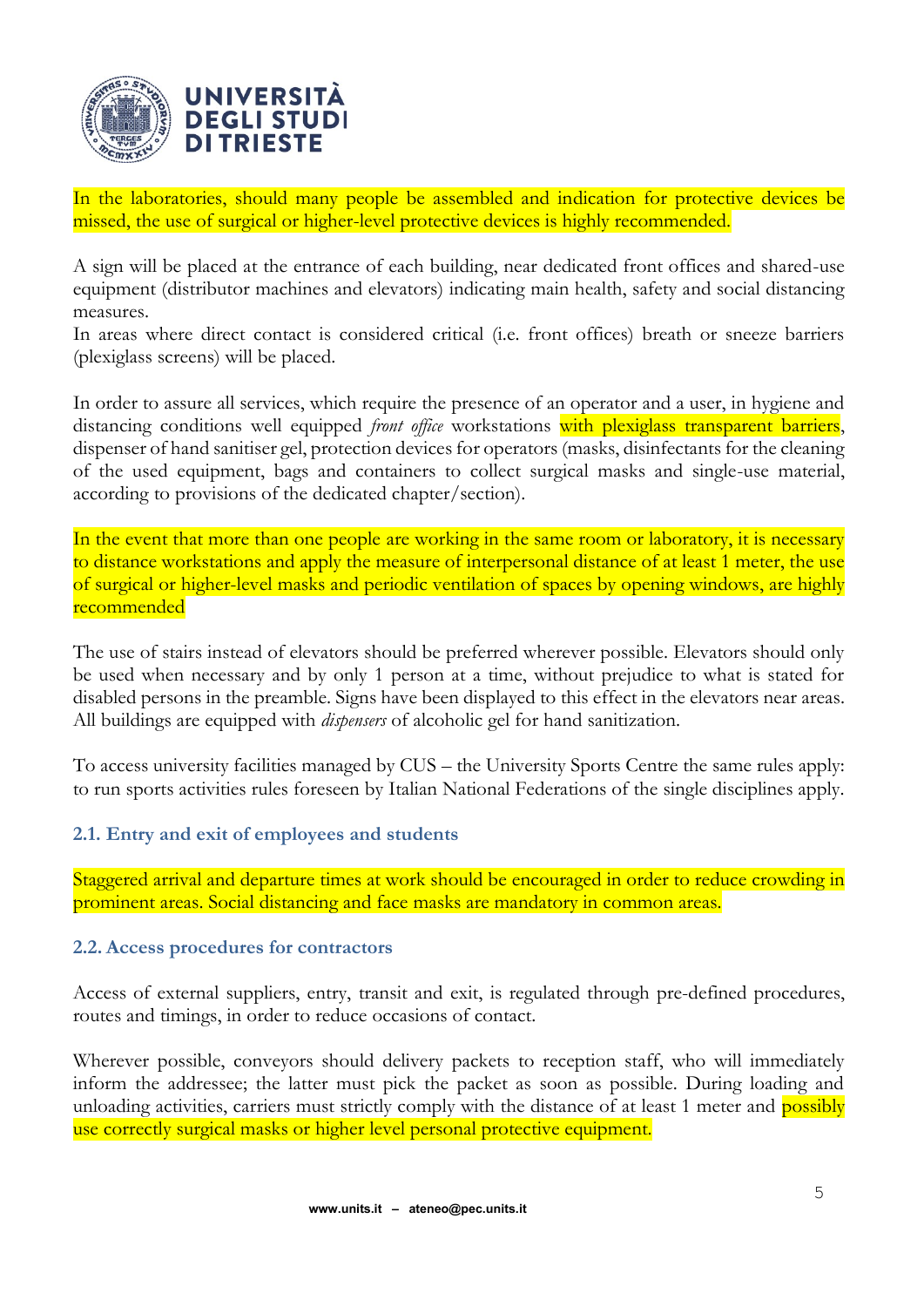

Staff of the contracting economic operator that carries out work, services or supplies within the premises of the University of Trieste must comply with the restrictions and limitations imposed by all provisions adopted for preventing and reducing the spread of infections. Working activities may be implemented and carried on only if proper protection measures are ensured.

### <span id="page-5-0"></span>**2.3. Access procedures for students**

Students will access facilities for learning activities, in compliance with rules outlined in point 1. To book lessons and for the exams, refer to section 7 below. The presence of trainees of medical and health care degree courses at the Regional Health System' structures, belonging to the Department of Medical, Surgical and Health Sciences, should be communicated to the respective Health Departments by the internship coordinators. Any student accessing Regional Health System facilities is equivalent to the Regional Health System staff, therefore the anti-COVID-19 vaccination and the following booster shots is mandatory for them until December 31, 2022, unless certified clinical contraindication, under penalty of exclusion from the internship activity.

False statement will be reported to the competent authorities and the person responsible will be subject to disciplinary proceedings.

### <span id="page-5-1"></span>**2.4. Access procedures for PhD students and research grant holders**

Activity of PhD students, research grant holders and other staff that has been authorized to be present for the purposes of research activities, should be organized as to comply with safety regulations. In case of research activities at affiliated locations, the monitoring of access is under the responsibility of Supervisor of the doctoral thesis or the scientific Tutor.

# <span id="page-5-2"></span>**3. CLEANING AND SANITISATION OF THE UNIVERSITY SPACES**

### <span id="page-5-3"></span>**3.1. Ordinary cleaning**

For cleaning and sanitisation, refer to the circular letter of the Ministry of Health No. 5443 of 22nd February, 2020. The term '**cleaning'** implies cleaning with a solution of water and soap. The term '**sanitisation'** implies the decontamination or full suppression of the viral load with special sanitising solutions. Cleaning/sanitisation and disinfection can be carried out separately or in one single process, by using products that have a dual action; however, it is necessary to carefully remove any dirt, as it can make the entire process ineffective. Sanitisation can be carried out using normal cleaning methods, products such as ethanol at concentrations of 70% or chlorine-based products with a concentration of active chlorine of 0.5% (for toilets) and 0.1% (for all other surfaces) or other disinfectants with viricidal activity, by focusing in particular on surfaces that are touched regularly (such as door handles, switches, panic bars, push-buttons, counters, coffee and snack vending machines).

In order to apply what mentioned above: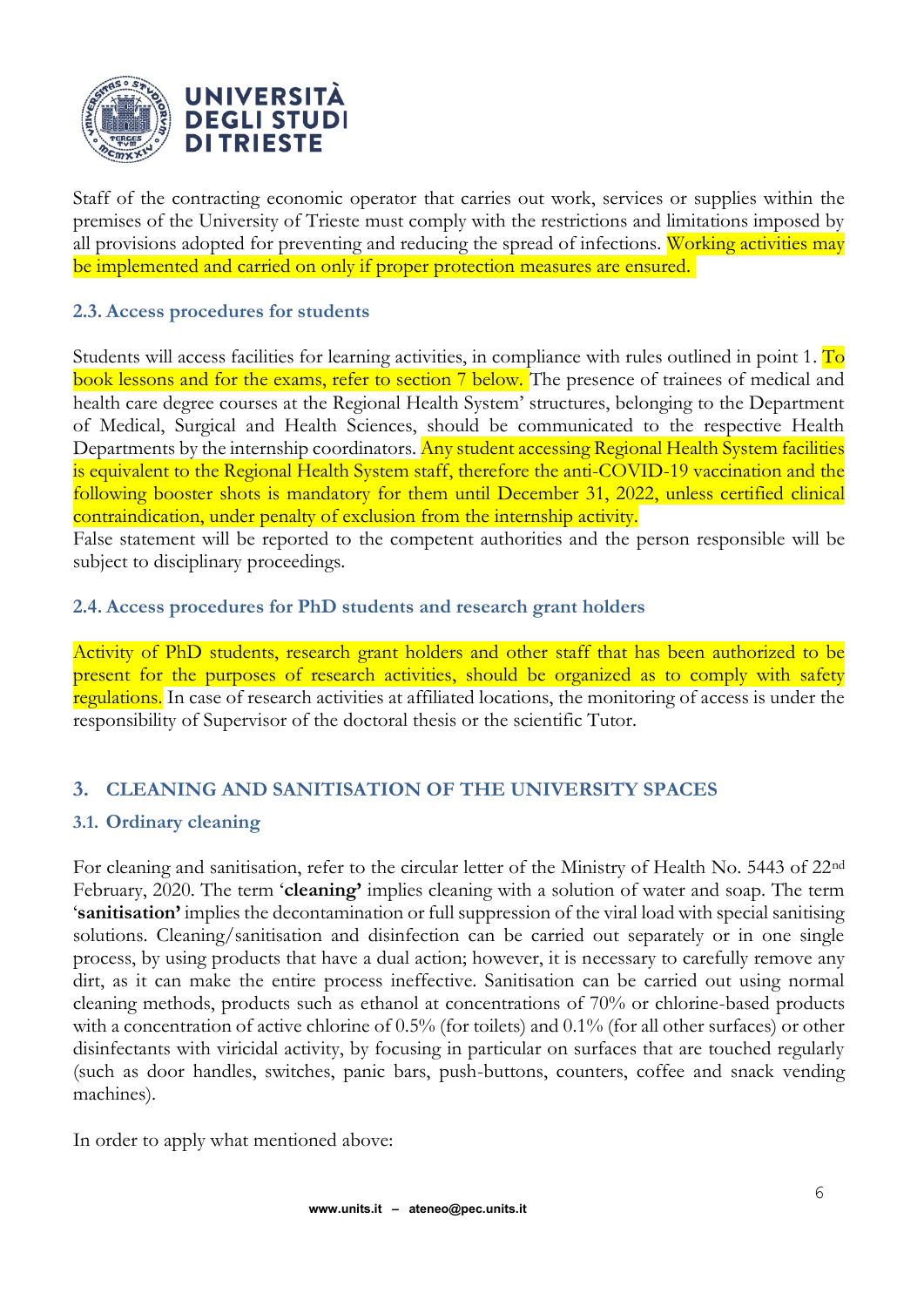

- rooms, spaces, workstations as well as common and leisure areas will be cleaned daily and sanitised periodically;
- in rooms used by several people, all workspaces will have to be cleaned at the end of any working shift: shared keyboards, touch screens, mice will be periodically sanitised with appropriate disinfectants, by the workers themselves. The University has provided an adequate quantity of denatured ethanol and 1% hydrogen peroxide for such operations;
- room ventilation must be ensured by frequently opening windows, both during and after using cleaning products – especially if using potentially toxic disinfectants/detergents. The use of scented detergents should be avoided or at least limited, as, despite their perfume, they add unnecessarily polluting substances degrading air quality inside closed spaces;
- a special written record of all cleaning and sanitisation activities will be kept through the daily compilation of:
	- o a periodic sanitisation declaration model including a list of all the facilities treated from the University cleaning service contractor;
	- o an operative plan model for the registration of daily sanitisation activities carried out by the cleaning service contractor employees will be displayed in each university building to be easily consulted by the controlling bodies;
- workers responsible for the daily cleaning of the facilities (dusting and sweeping with wet or dust-capping cloths, cleaning, disinfection, etc.) must correctly apply the established procedures, protocols and methods;
- everyone must wear the prescribed PPE;
- classrooms are sanitized daily or several times a day when necessary.

In particular:

- rooms and areas will be cleaned daily, with particular attention for surfaces that are touched regularly;
- the contractor will use disposable cloths different for each type of object/surface moistened with water and soap and/or with professional detergents, paying attention to their correct use for each surface to be cleaned;
- if available, floor cleaning machines will be used by the contractor to ensure an even higher level of cleaning;
- it is recommended to open doors and windows at least at the change of the hour in order to increase the air changes.

### **Front office stations**

Each front office workstation is equipped with surface disinfectant, disposable PPE and bags to collect devices after use; such bags must be committed to dedicated containers, following the procedure described in the below paragraph.

At the end of the work shift, staff alternating in the workstation must disinfect the horizontal and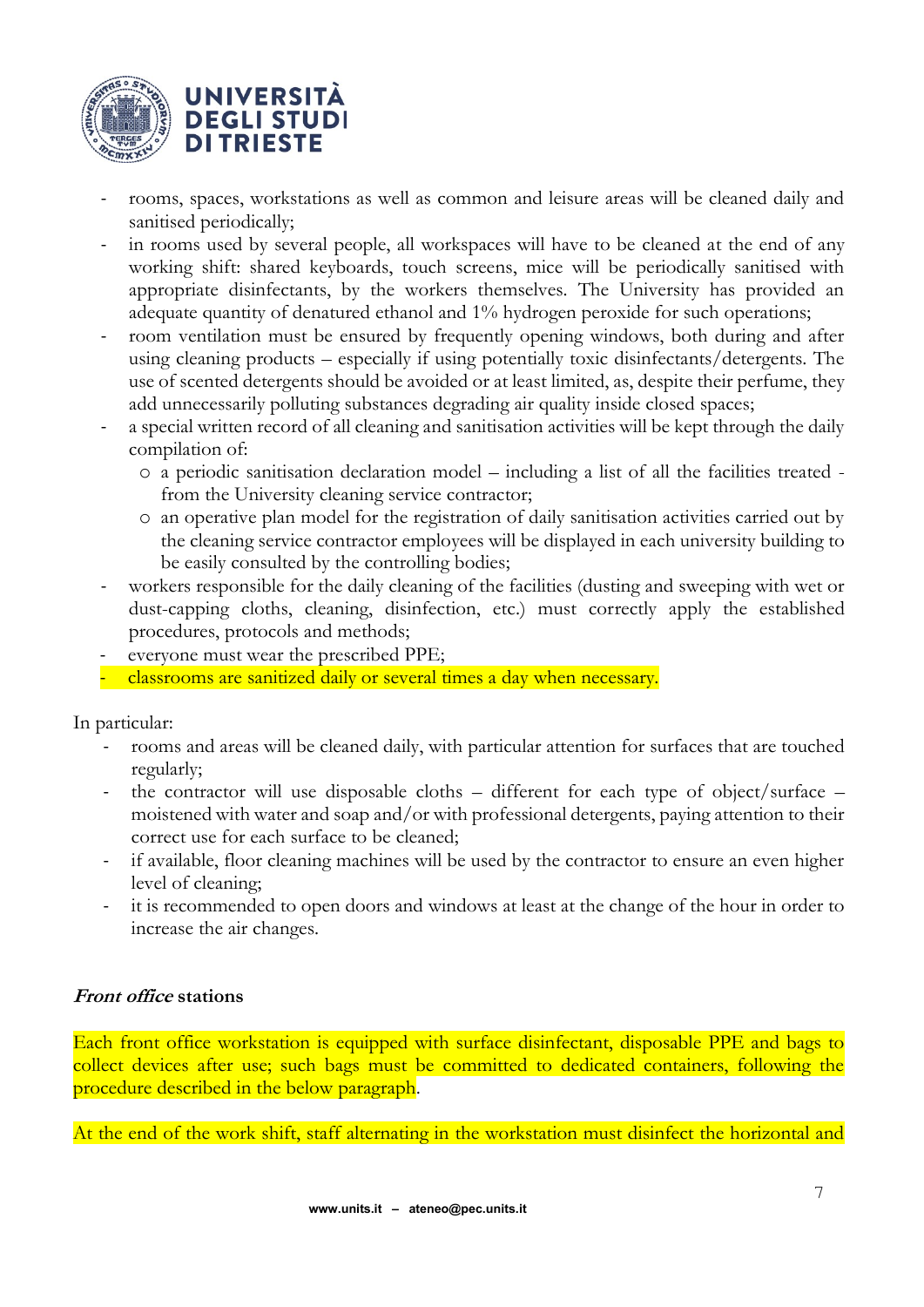

vertical surfaces of the *front office.* It is also recommended to ensure proper ventilation of spaces by opening doors and windows.

The contractor for cleaning services will sanitise these spaces once a day, which can be increased on request up to twice a day, if a major *front office* users crowd is registered.

# <span id="page-7-0"></span>**3.2. Extra cleaning**

Account should be taken of the fact that coronaviruses, such as SARS-CoV-2 itself, may theoretically persist on inanimate surfaces for several days depending on its matrices/material, concentration, temperature and humidity, even if persistency in vital form and sufficient quantity to transmit the disease has not been verified.

Please refer to points 6.2, 6.3, 6.4 for the management of a suspected or certain case.

### <span id="page-7-1"></span>**3.3. Sanitisation of air treatment systems**

In compliance with the provisions of the national Institute of Health (ISS – Istituto Superiore della Sanità) for sanitisation of indoor environments to prevent SARS-Cov2 transmission, where air conditioner systems are present as well as with INAIL – Istituto Nazionale Assicurazione contro gli Infortuni sul Lavoro prevention strategies for the containment of infection in workplaces, measures implemented on all systems are, in addition to those foreseen in ordinary maintenance:

- the sanitisation of heat exchange batteries on all AHUs, HVACs and fan coil units within the University premises;
- a management of specific air systems in relation to their design. In particular, air recirculation will be shut off in all systems with non-sectionable circuits, except those systems that have been designed with recirculation quota, in order to allow room ventilation. In this context the system will be operated by correctly adapting and remodelling the amount of primary air supplied and reducing the amount of recirculated air, i.e. by controlling the increase in primary air supply in all operating conditions.

All operations of sanitisation, cleaning and maintenance established by protocols and carried out by the contractor's qualified staff imply the use of professional medical surgical devices, such as:

- for fan coil batteries surfaces, AHUs and splits, a hydrogen peroxide-based sanitiser (mixture concentration  $\leq 3\%$ ) will be used;
- for all other surfaces, a specific broad-spectrum viricidal disinfectant and a professional detergent will be used.

### <span id="page-7-2"></span>**3.4. Waste management**

In each university building, containers for **non-differentiated urban waste** where PPE and singleuse materials should be conferred (masks, disposable gloves, cling film, disposable paper) are placed in entrance halls or nearby and adequately marked. Disposable bag dispensers are also located where PPE and used materials are to be placed before being conferred to the right container.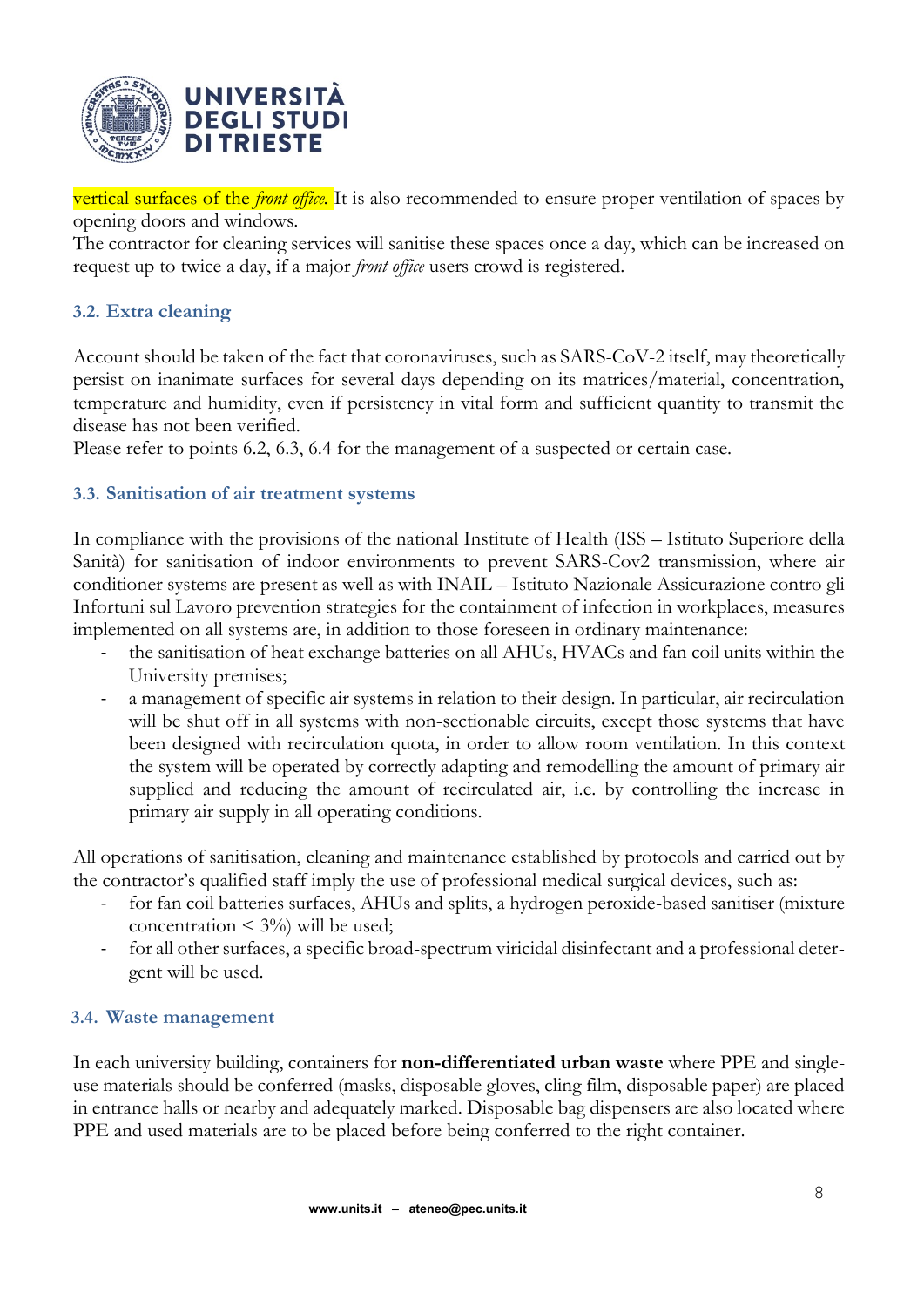

The following procedure should be followed:

- 1. take two disposable bags from the dispenser;
- 2. place the waste in one of the bags and close it;
- 3. place the first closed bag into the second one and close it taking care not to squeeze it;
- 4. insert the bags in the proper waste bin;
- 5. carefully wash your hands with water and soap or rub them with the gel sanitiser.

The contractor's staff in charge of waste management will remove the plastic bag containing waste only after this has been treated internally by spraying it with sanitizer and then closing the bag with adhesive tape.

Bags that have been closed with adhesive tape will be immediately committed to external AcegasApsAmga containers for non-recyclable waste.

During their service, the contractor's staff must follow the rules laid down in this Protocol.

### <span id="page-8-0"></span>**4. PROTECTIVE EQUIPMENT AND PERSONAL HYGIENE MEASURES**

Heads of Department, managers and heads of office are asked to reorganise the work of their units, by favouring social distancing, reducing number of simultaneous presences at workplace and by preventing crowding at arrival and departure time – where possible through working time flexibility. Whenever necessary to keep social distancing, workstations and workspaces must be newly arranged.

Heads of Department, managers and Heads of office are entrusted with the monitoring and the compliance with these provisions, according to safety regulations. It should be noted that not complying with health and safety measures means a breach of the Employees Code of Conduct and constitutes a disciplinary offence.

Dispensers of alcohol hand sanitiser gel are available in all university buildings for anyone accessing the facilities (staff, students, visitors, etc.).

Toilets are regularly supplied with soap to ensure personal hygiene; information signs are displayed nearby indicating proper hand washing techniques. All University Departments and offices will receive an initial stock of hand sanitiser gel, disposable gloves and face masks for front-office stations as well as surface cleansers and sanitisers for staff to clean their personal working area. All requests for further supply of such products should be sent by e-mail to [provveditorato@amm.units.it](mailto:provveditorato@amm.units.it)

### <span id="page-8-1"></span>**4.1. Proper use of protective face masks**

It is reiterated that everyone (teachers, staff, students, external staff) correctly use surgical masks or higher rated personal protective equipment with nose and mouth coverage and avoid physical contact, handshakes, etc. inside the university buildings.

Surgical masks for employees are available at reception desks and they will continue to be distributed,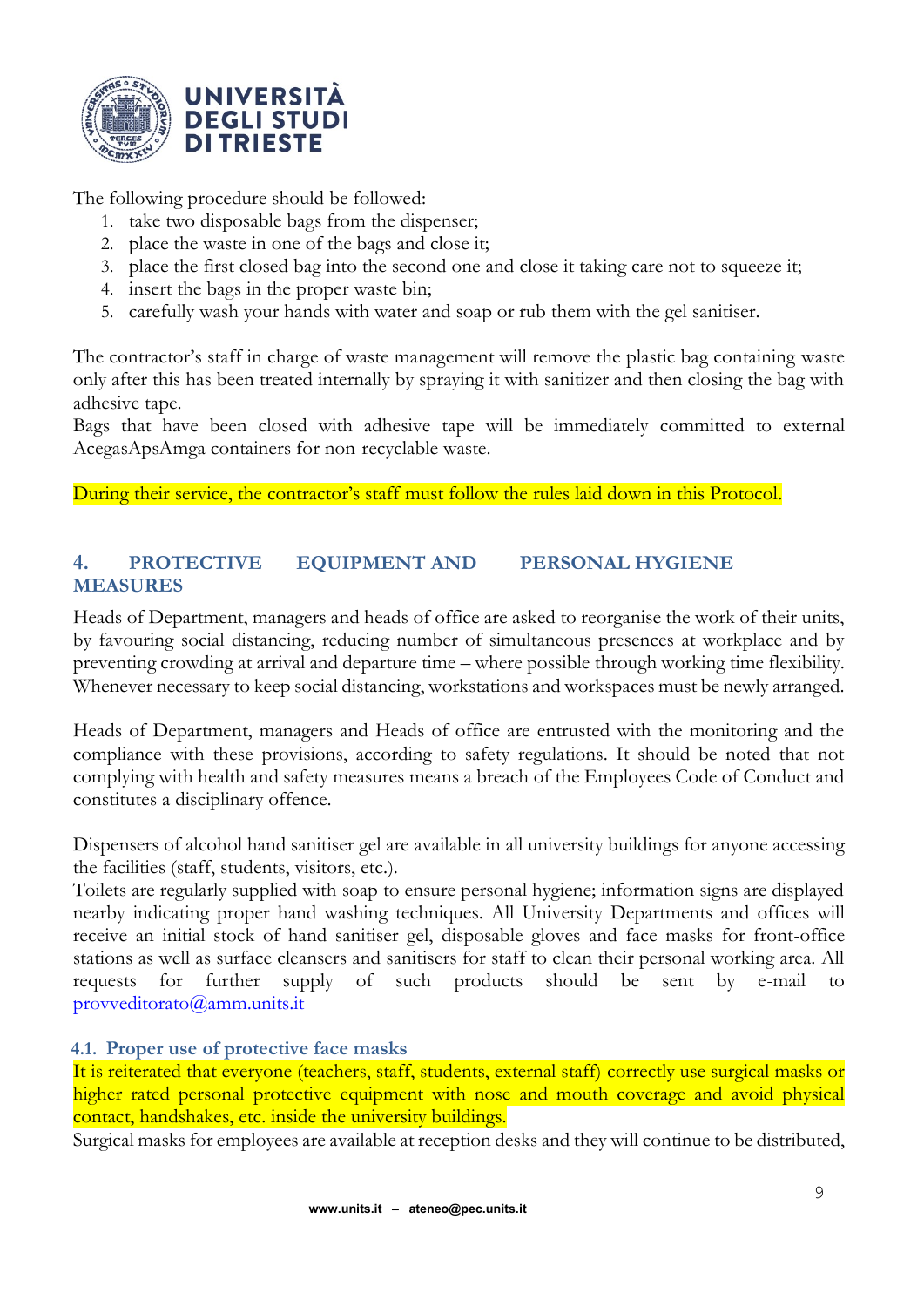

upon request, according to the rules already in force.

### FFP2 MASKS

FFP2 masks are highly recommended in all situations where the risk of prolonged proximity is high. Their use is mandatory for first-aid operators who must interact with an infected person. This type of mask, provided by the administration, is stored into first-aid cabins and operators are required to wear it properly in case of first-aid need. If they need to provide first aid to someone, operators will wear disposable gloves and will also make the patient wear the FFP2 mask. Either the operator or the patient must also wear a face shield, which can be found in the bag/cabinet.

#### SURGICAL MASKS

It represents the minimum model of mask recommended to enter the university areas. Front offices are equipped with plexiglass screens and the employees are asked to use this type of mask, or a higher protection.

#### MASKS WITH TRANSPARENT PORTION

Where necessary, such as in foreign languages classes and interviews with deaf people, face masks with a transparent portion can be used to facilitate the understanding of the interviews by lip-reading.

#### <span id="page-9-0"></span>**4.2. Activities open to public**

All *front-office stations* will be equipped with breath or sneeze barriers to assure an adequate protection for operators and users. It is recommended to ventilate work areas by opening doors and/or windows regularly. *Front-office stations* will be equipped with PPE and bags for their disposal according with provisions of this Protocol (see relevant section of this Protocol). There will also be signs recalling main measures to be adopted for a correct behaviour aimed at preventing the widespread of the virus.

At the end of each shift, university staff who alternates in different *front-office workstations* must disinfect horizontal and vertical surfaces of their working area.

If computers or other equipment are shared by many people, they must be cleaned with surface disinfectant and covered with cling film; at the end of the shift, university staff must confer the film into the waste container for single-use material.

#### <span id="page-9-1"></span>**4.3. Research activities**

People in charge of research activities are responsible for the respect of the following prevention and protection measures within the laboratories and research group they are in charge of:

- to establish shifts to guarantee that in each laboratory there will be no more than one person at all times;
- to draw the attention to the need of a frequent ventilation of the work spaces;
- if needed by the activity, to establish the mandatory rule of wearing: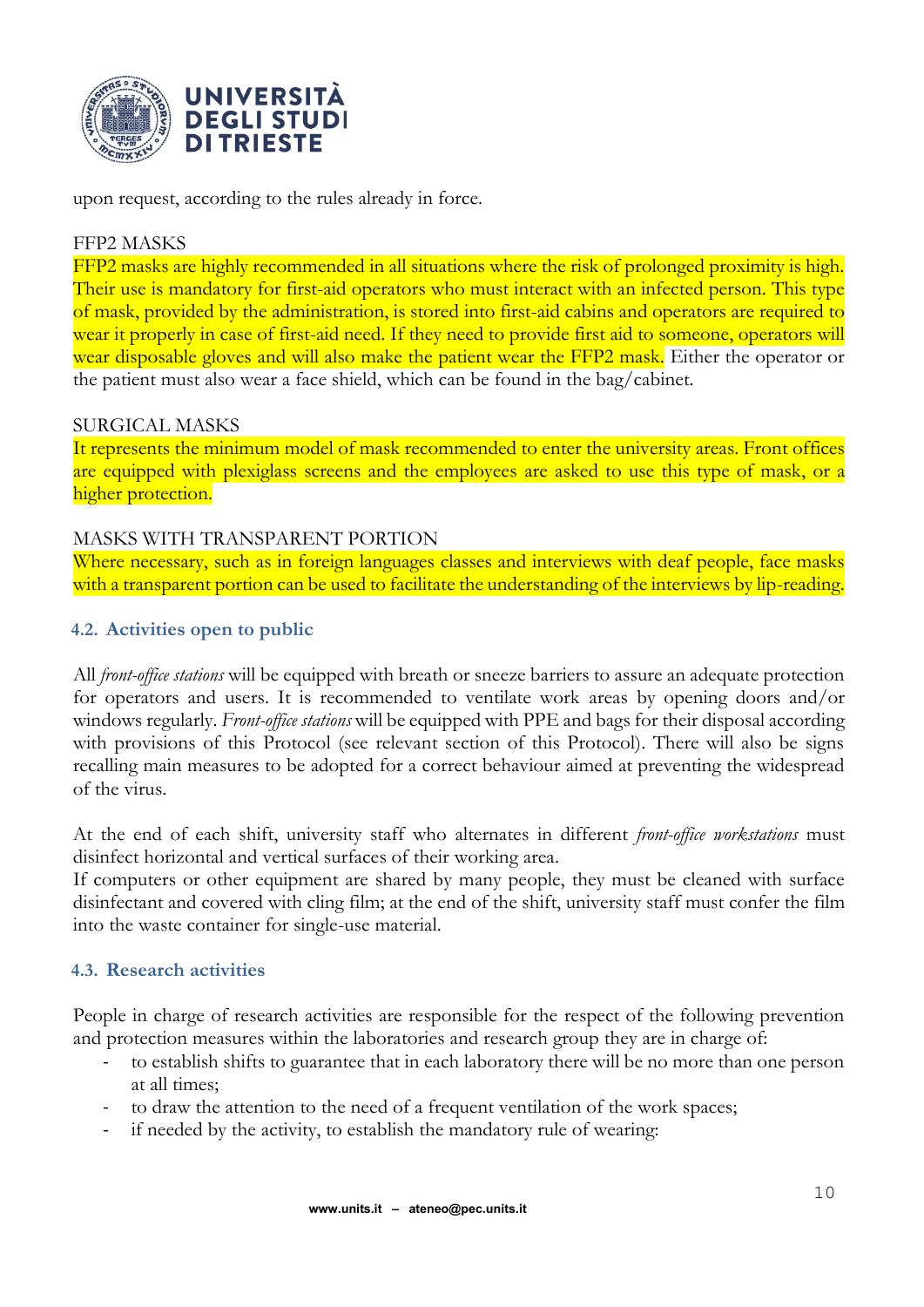

- a) a surgical mask or higher rated personal protective equipment;
- b) protective glasses made in polycarbonate or similar materials;
- c) disposable gloves for the use of common equipment;
- d) work coat.

If the **distance of at least 1 meter** at all times is not guaranteed, laboratory activities are not allowed. Near the laboratory there must be an alcohol hand sanitiser gel. Before starting to work in laboratory everyone must:

- wash one's hands with the sanitiser;
- wear PPE:
- if wearing gloves, clean them with the sanitiser so as not to contaminate the common equipment.

The laboratory must have a bin inside to throw all the disposable equipment used during one's shift. This must be identified among those normally available and labelled as reserved for the disposal of used PPE. For this purpose, adhesive labels will be provided to be affixed to the containers, also for the purpose of recognition by the cleaning service, which will empty it with the procedure described in point 3.4.

At the end of their shift, people must sanitise all surfaces (counters, hoods, workplaces, etc.) with the provided medical surgical device.

If a research laboratory is situated within a partner's premises, all activities must be carried out in full respect of the regulations issued by the hosting partner entity.

### <span id="page-10-0"></span>**4.4. Administrative activities**

Until the 30<sup>th</sup> June, all administrative activities are carried out by applying remote working solutions, within limits and ways envisaged by the circular letters issued on this subject. From the 1<sup>st</sup> July the remote working solution will be established by the Regulation for remote working solutions of the technical and administrative staff, on basis of the Italian Legislative Decree No. 379/2022

If two or more employees necessarily need to carry out their activity in the same room, the person in charge of that facility will organise the environment in order to guarantee a distance of at least 1 meter between each work station. The individual workstations in open space, where necessary and where the distance of at least 1 meter cannot be guarantee, should be equipped with protective / separation screens as for *front-office* activities. Frequent ventilation indoor is highly recommended. All documents necessary for administrative activities must be sent electronically whenever possible. In order to reduce contacts as much as possible, offices open to public may be provided with boxes/areas for delivering and picking up documents.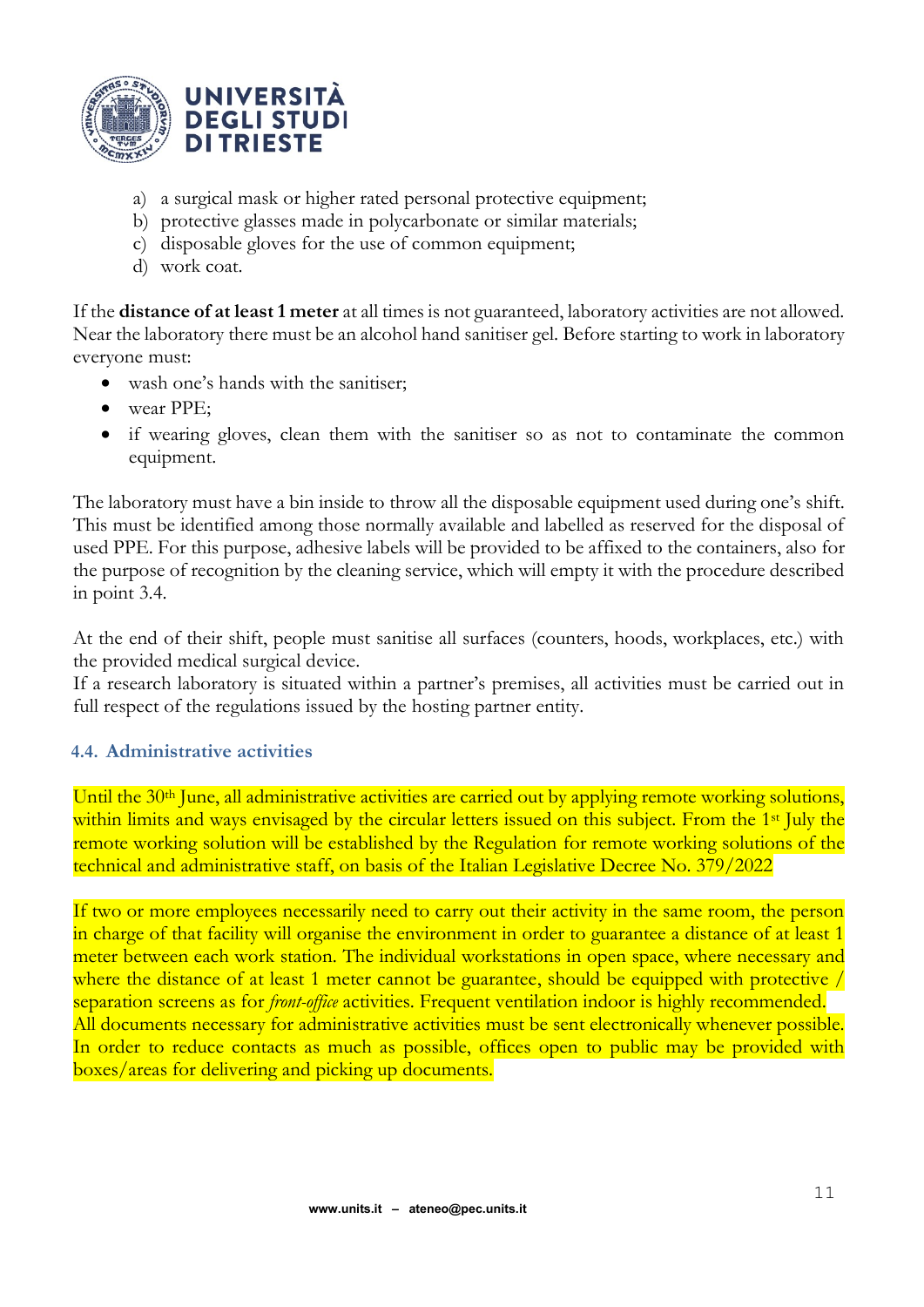

### <span id="page-11-0"></span>**4.5. Library activities**

Loan areas are provided with protective screens; library staff are given surface disinfectants to clean the area at the end of their shift as indicated for activities open to public.

Each *front-office* workstation will be provided with a disposable PPE *kit*. The used equipment will have to be disposed in compliance with the dispositions given above, that will be recalled by nearby signs.

There will also be containers, boxes or dedicated areas to return borrowed books.

Public computers and other shared items are subject to the same procedures given for *front-office* areas.

### <span id="page-11-1"></span>**4.6. Special activities (animal technologists)**

Considering the peculiar activity carried out by enclosure technologists, which requires special attention, the following procedures area arranged. Researchers accessing those areas to perform authorised, undeferrable activities must already wear the necessary PPE (surgical masks and gloves). In particular:

- 1. they must leave jackets, personal items and PPE outside the housing rooms (in the appropriate cabinets);
- 2. they must wear a disposable coat;
- 3. they must wear a dedicated pair of overshoes or shoe coverings;
- 4. they must wear gloves;
- 5. they must sanitise their hands with the alcohol gel;
- 6. they must properly and constantly wear PPE inside enclosure; dispose the used PPE in the proper bin when exiting;
- 7. FFP1/FFP2 masks are available in animal treatment rooms; if such masks have a valve, a surgical mask should be worn over them; all PPE must be disposed in the proper bin.

For FFP2/FFP3 masks, a request should be sent to [stabulario@units.it](mailto:stabulario@units.it)

Enclosures cannot and must not be ventilated, as they are already equipped with an optimised ventilation system.

#### <span id="page-11-2"></span>**4.7. Use of means of transport**

The university means of transport are normally used 'alone'.

Inside the vehicle there is a sanitiser that must be used on the steering wheel, gearshift lever, drum brake, indicator/windshield-wiper levers and all parts normally used while driving both before and after using them. Vehicles must be ventilated for at least 5 minutes before and after using them by opening all their doors.

If a means of transport has to be exceptionally used by more than one person, all passengers must wear FFP2.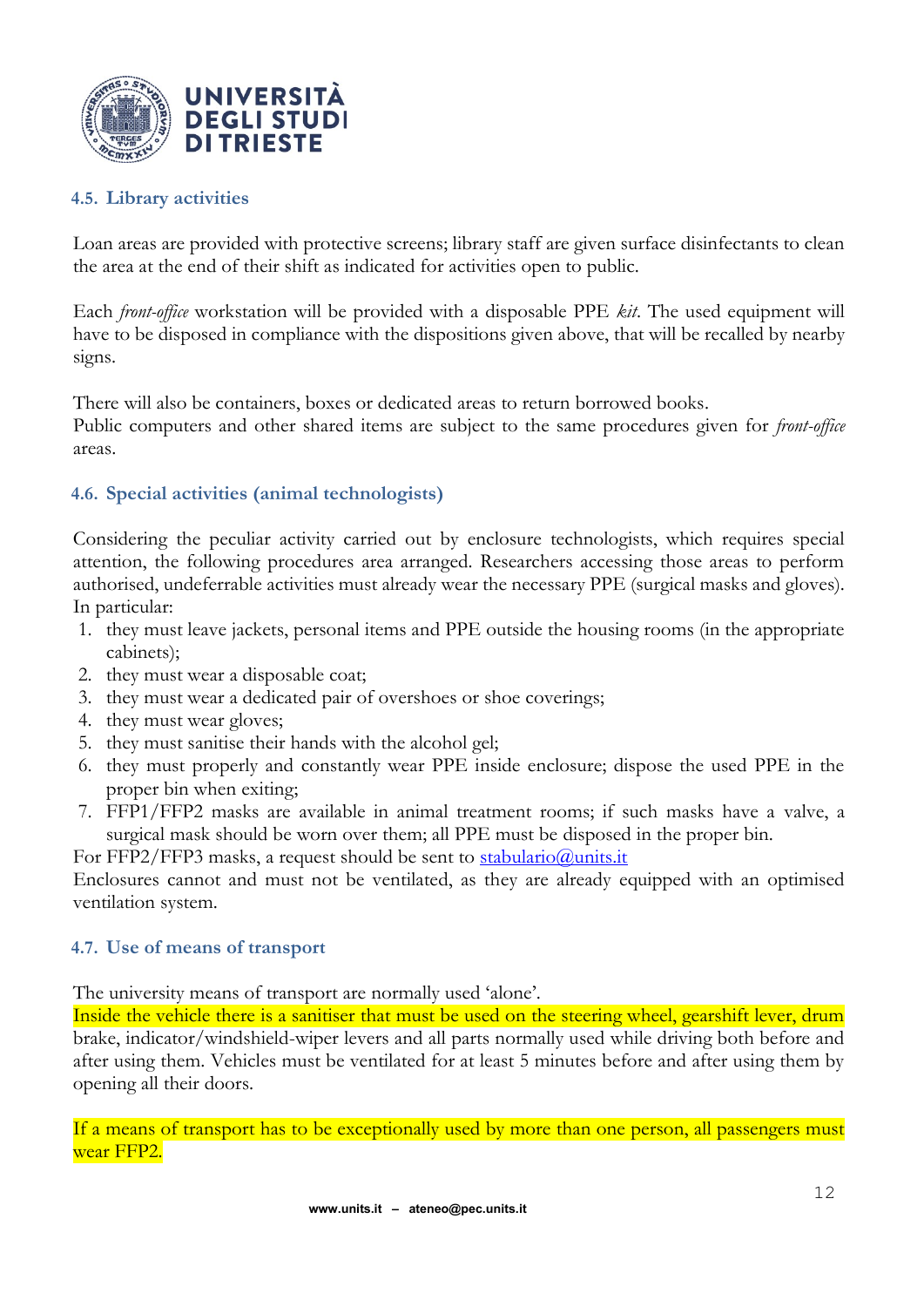

### <span id="page-12-0"></span>**4.8. Management of common areas**

#### Access to common areas is free.

Areas with windows, balconies or openings to the outside must be regularly ventilated in order to ensure a good exchange of air. A proper cleaning is guaranteed daily.

Internal cafeterias and canteens are required to follow and enforce security regulations, as agreed with the University, and complying with the established specific product-group regulations for the containment of the pandemic in the corresponding industry field. Particularly, it is required to respect each premise's maximum capacity, that needs to be clearly specified, and to limit access during the busiest hours.

Touch points in common areas (e.g. doors, handles, handrails, light switches, lift keypads, keypads and surfaces of beverage and *snack* dispensers, shared printers, *front office* floors, etc.) are sanitized daily with special microfiber cloths and sanitisers (medical-surgical product based on active chlorine from sodium hypochlorite or hydro-alcoholic sanitising solution).

#### <span id="page-12-1"></span>**5.WORK ORGANISATION**

#### **5.1. Remote working**

Without prejudice to the fact that working activities should prevalently be performed in presence, with the aim of assuring compliance with Covid-19 contagion containment measures, until the 30<sup>th</sup> June the organisation of in-presence working activities and work-from-home solutions complies with any official managerial communications. The new Regulation of remote work for technical and administrative staff will enter into force on 1 July, on the basis of the Italian Legislative Decree No. 379/2022.

For all activities to be performed in person, there should be no more than one person per room, unless the dimensions of the room itself allow the respect of the safety distance (the so-called social distancing) or in case of *open space*, the adoption of plexiglass barriers where the safety distance of one meter cannot be guaranteed.

#### <span id="page-12-2"></span>**5.2. Services to the public and to University staff**

**Service to public and internal users is exceptionally and justifiably** be provided online or by phone, when it is reasonably not possible to guarantee it in person, with a maximum time limit for responding to user requests (2 working days from the request).

In case of in-person service, staff will fix **scheduled appointments at the University,** with the assurance that, while carrying out their work, staff will wear appropriate personal protective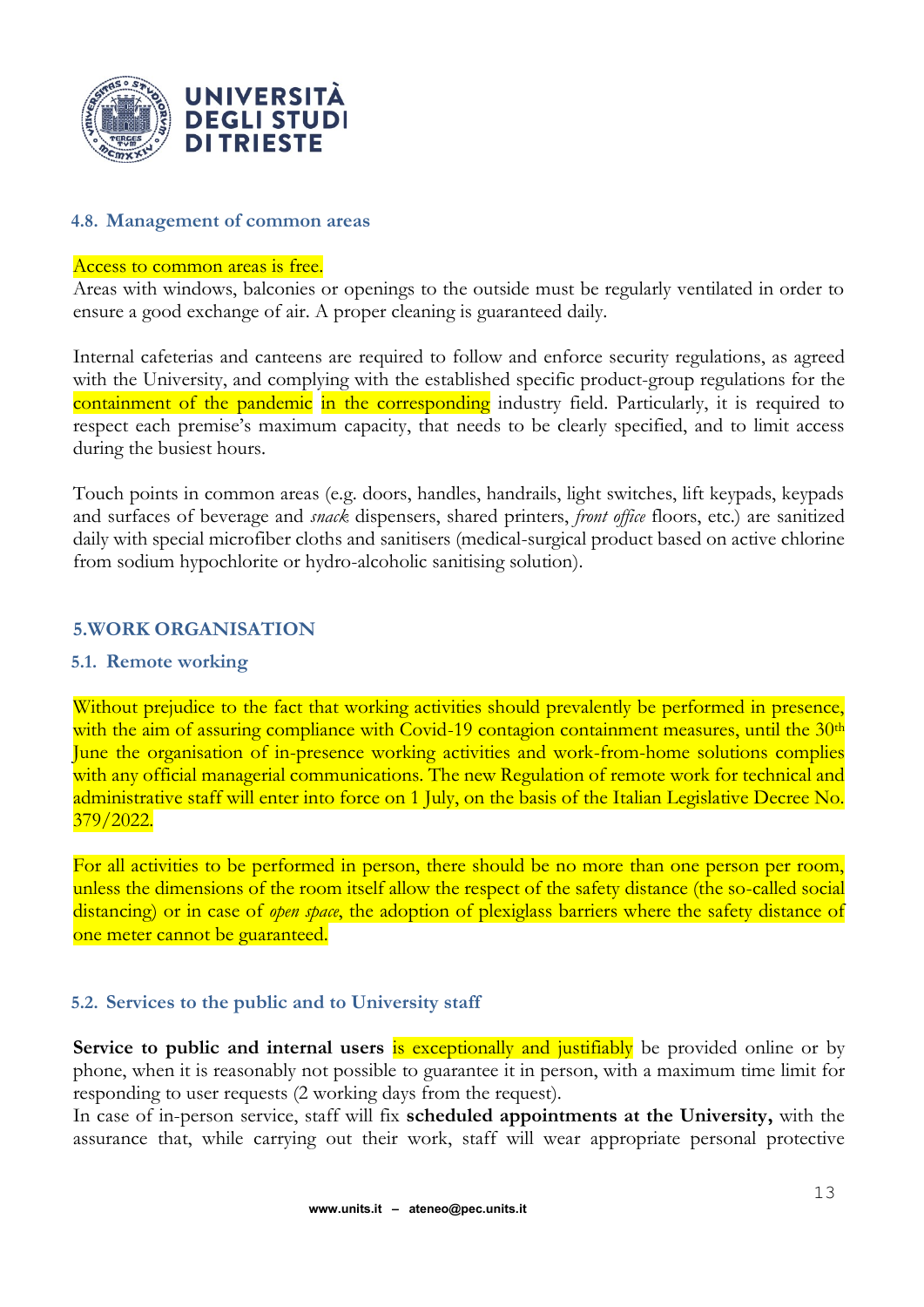

equipment (PPE) and containment barriers against SARS-Cov-2 virus in the work environment. In such cases, accesses should be organised in compliance with proper safety measures and distance. Activities open to the public will be equipped with appropriate work stations, where administrative staff meeting public will work by shifts, as indicated under point 4.3. These workstations will be organized as close as possible to the public access, in order to limit the transit of people in the offices, especially in open spaces.

### <span id="page-13-0"></span>**5.3. "Fragile" staff**

As regards the "Fragile" staff, the existence of pathologies and prescriptions must be certified by the competent Doctor, as stated by the decree of the Ministry of Health dated February 2<sup>nd</sup>, 2022.

# <span id="page-13-1"></span>**5.4. Flexible working hours for Administrative Staff**

The flexibility on the starting and ending time of work shifts specified below only applies to the days when employees must work in the office, also in order to avoid contacts in common areas (entrances, corridors, etc.) as much as possible.

If an employee needs to work in the office for the entire daily shift, flexibility consists in the possibility to start from 7:45 to 10:00 in the morning and ending whenever needed (within the limit of ±60 minutes provided for by the agreements in force) in the frame of the facility service hours and in compliance with the necessities defined by head of that facility on the basis of the relative manager's indications.

### <span id="page-13-2"></span>**5.5. Opening Hours of facilities**

Weekly opening hours for the use of university facilities during the emergency can be rescheduled in terms of days and times, prior adequate communication and upon proper organisation by the Heads of Departments/ Heads of Offices.

### <span id="page-13-3"></span>**5.6. How to run activities in support to research, learning, Enclosure, Botanical Garden**

Heads of Departments (when the presence of staff at departmental facilities is required) organise **technical support activities for research and teaching in the Departments**, in compliance with the recommendations on safety distances also through the use of shifts and smart working, where possible.

Essential activities for the safety and welfare of animals in **the Enclosure** are planned on the basis of the OPBA coordinator proposals (OPBA – Organismo Preposto al Benessere Animale) and the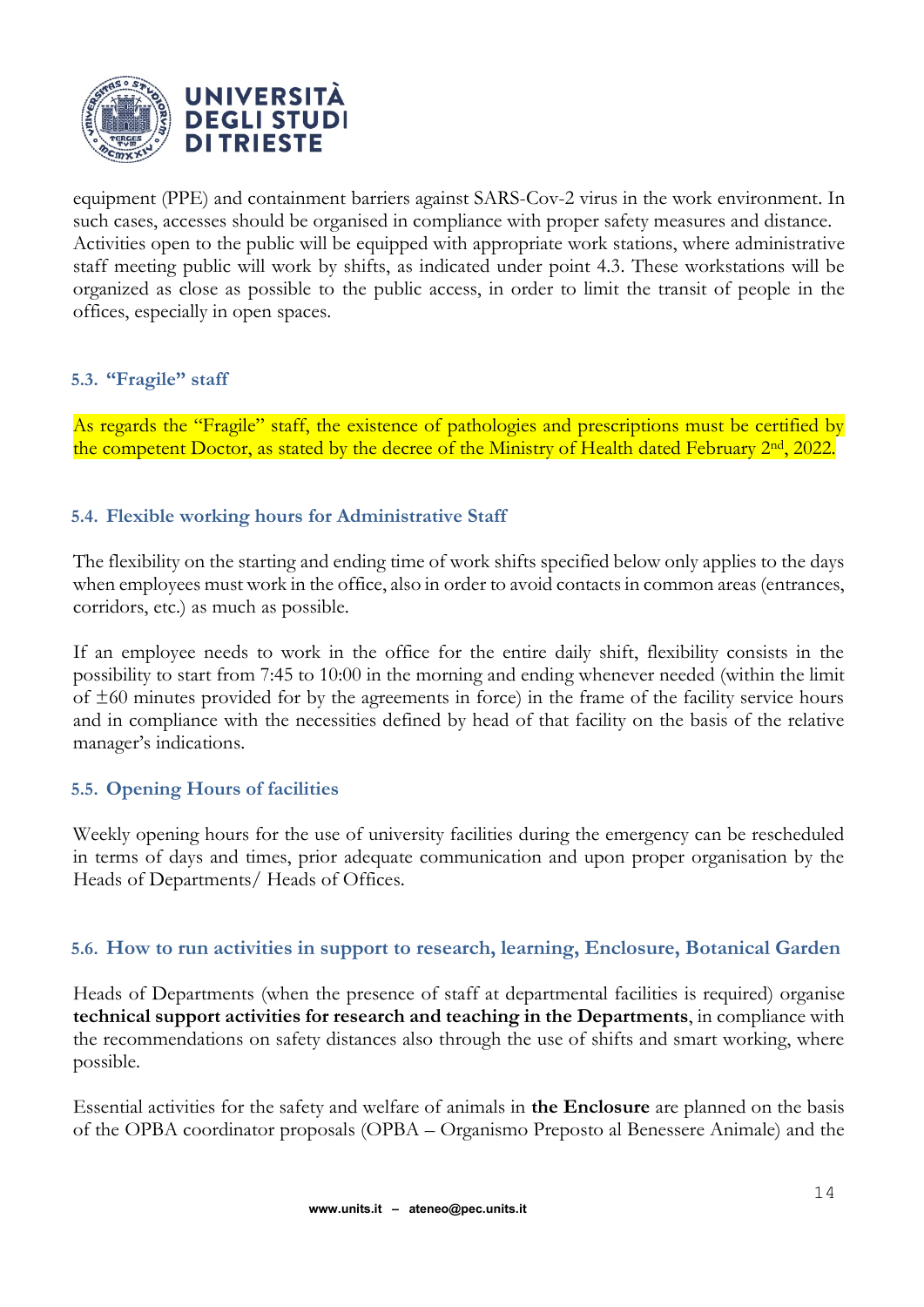![](_page_14_Picture_0.jpeg)

person in charge of animal welfare to the Head of the Life Sciences Department, who authorises them and informs the Director General. A similar procedure - requiring the agreement of the interested Heads of the Departments and facilities – applies to undeferrable experiments – especially those aimed at facing the Covid-19 pandemic –to the care of plants and animals and to the maintenance of cell cultures and scientific equipment.

Activities related to botanical collections care of botanical garden and of the TSB herbarium are organised and authorised by the Head of the Life Sciences Department, who informs the Director General.

### <span id="page-14-0"></span>**5.7. Library services**

The library services for the support of teaching and research activities are indicated on the University Library website, which can be reached at **[BiblioUniTS](https://www.biblio.units.it/SebinaOpac/.do?locale=eng)** 

In order to ensure social distancing, pick-up of documents and occupation of seats in the reading rooms of the university libraries require a prior online reservation, to be made by accessing personal area on the SBA – the University Library System website with one's institutional credentials.

External users are allowed to borrow and consult documents in the reading rooms, subject to the number of places available in each library and after booking by phone or email.

The large offer of bibliographic material in e-format and the possibility to access it also from stations outside the University network [https://www.biblio.units.it/SebinaOpac/article/accedi-daremoto](https://www.biblio.units.it/SebinaOpac/article/accedi-daremoto-a-banche-dati-libri-e-periodici-digitali/serv-accesso)[a-banche-dati-libri-e-periodici-digitali/serv-accesso](https://www.biblio.units.it/SebinaOpac/article/accedi-daremoto-a-banche-dati-libri-e-periodici-digitali/serv-accesso) ensure to meet the ICT needs of the academic community to a large extent also off-site.

In order to meet the needs of institutional users and to limit travel by public transport, it is also possible, by accessing one's own space on the SBA website, to choose from which university library to collect the documents booked and where to deliver the borrowed documents.

### <span id="page-14-1"></span>**5.8. Home-workplace movements**

It is essential to avoid social gatherings also in relation to travels to and from work, with reference in particular to public transportation's use. For this reason, it is hoped that travels to work places will be made using forms of transport with adequate distancing among travellers.

### <span id="page-14-2"></span>**5.9. Meetings and training activities**

Meetings of academic bodies will be normally run in-person, in spaces of appropriate capacity. It is recommended the use of surgical masks or higher protection FFP2 masks; in any case the possibility of remote participation through online tools may be provided. Business communication among colleagues and with internal or external users as well as meetings of any kind must be held online or from remote (Microsoft Teams, e-mail, telephone, etc.), where possible.

Training of technical staff may be conducted in presence, with respect to distances among learners (1 meter) and using surgical or preferably FFP2 masks, ventilation of spaces and according to rules adopted for lessons in classrooms.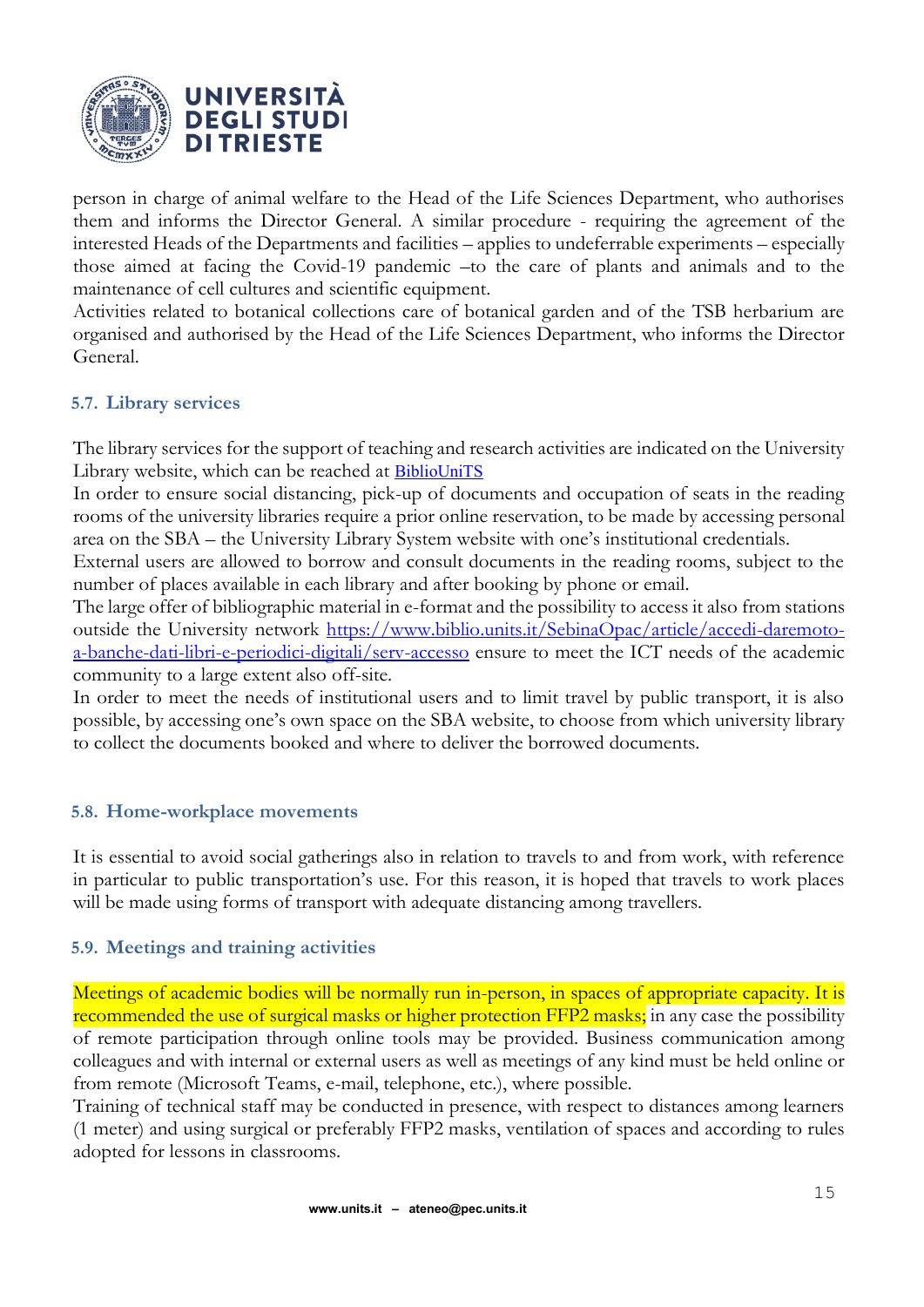![](_page_15_Picture_0.jpeg)

Selection procedures are carried out according to the regulatory provisions.

# <span id="page-15-0"></span>**6. HEALTH MONITORING SERVICE**

### <span id="page-15-1"></span>**6.1. University Medical Officer and health monitoring**

#### Health surveillance has resumed regularly.

Those who tested positive to COVID-19 must isolate at their home(s) and notify the situation via email at [emergenzacovid@units.it,](mailto:emergenzacovid@units.it) indicating their phone number and the names of any close contacts within 48h prior to testing positive or to the appearance of symptoms.

Those who had a close contact with anyone who tested positive are no longer subject to quarantine but must observe a self-surveillance period and wear a higher-level protective mask FFP2 for the following 10 days. In case of symptoms they must isolate at their home(s), contact their doctor and execute a rapid antigen test or PCR for SARS-CoV-2.

# <span id="page-15-2"></span>**6.2. Handling a verified case of Covid-19**

Students, teachers, research grant holders, PhDs and technical and administrative staff must communicate a positive swab test for SARS-Cov-2 promptly (and then the negative one and the return to work) by email to **emergenzacovid@units.it**, to the Head of Department, to their manager/supervisor, to **[malattieinfortuni@amm.units.it](mailto:malattieinfortuni@amm.units.it)** (for teaching staff, researchers and research grant holders), to **[aaggpersonale@amm.units.it](mailto:aaggpersonale@amm.units.it)** (for technical and administrative staff), by indicating a contact number for tracking. They have to indicate also University persons with which have been in touch tightly (see definition in attached diagram) during 48 hours before the uprising of symptoms or the positive swab test, and the attended University areas during the same period. The usual procedure for transmitting medical certifications to the employer is confirmed.

### <span id="page-15-3"></span>**6.3. Handling a symptomatic person**

In case of identification of a suspect case (a person with temperature higher than 37.5°C or symptoms comparable with Covid-19) in classroom and/or during educational activity (exams, etc.) or research activity, this person has to be provided immediately with FFP2 mask (if not be already provided) and adequately isolated from other people, except for those necessary to assistance and who have to wear FFP2 masks, available in emergency aid boxes, and try to maintain at least 1 meter of distance, as much as possible. It is necessary to ensure that he/she can return home as soon as possible, and to invite him/her to contact his/her general doctor for the necessary clinical evaluation and possible prescription of a diagnostic test. **Isolation areas, which will be identified and identifiable** in each building, and the area attended by person with symptoms should be sanitized according to the daily programme.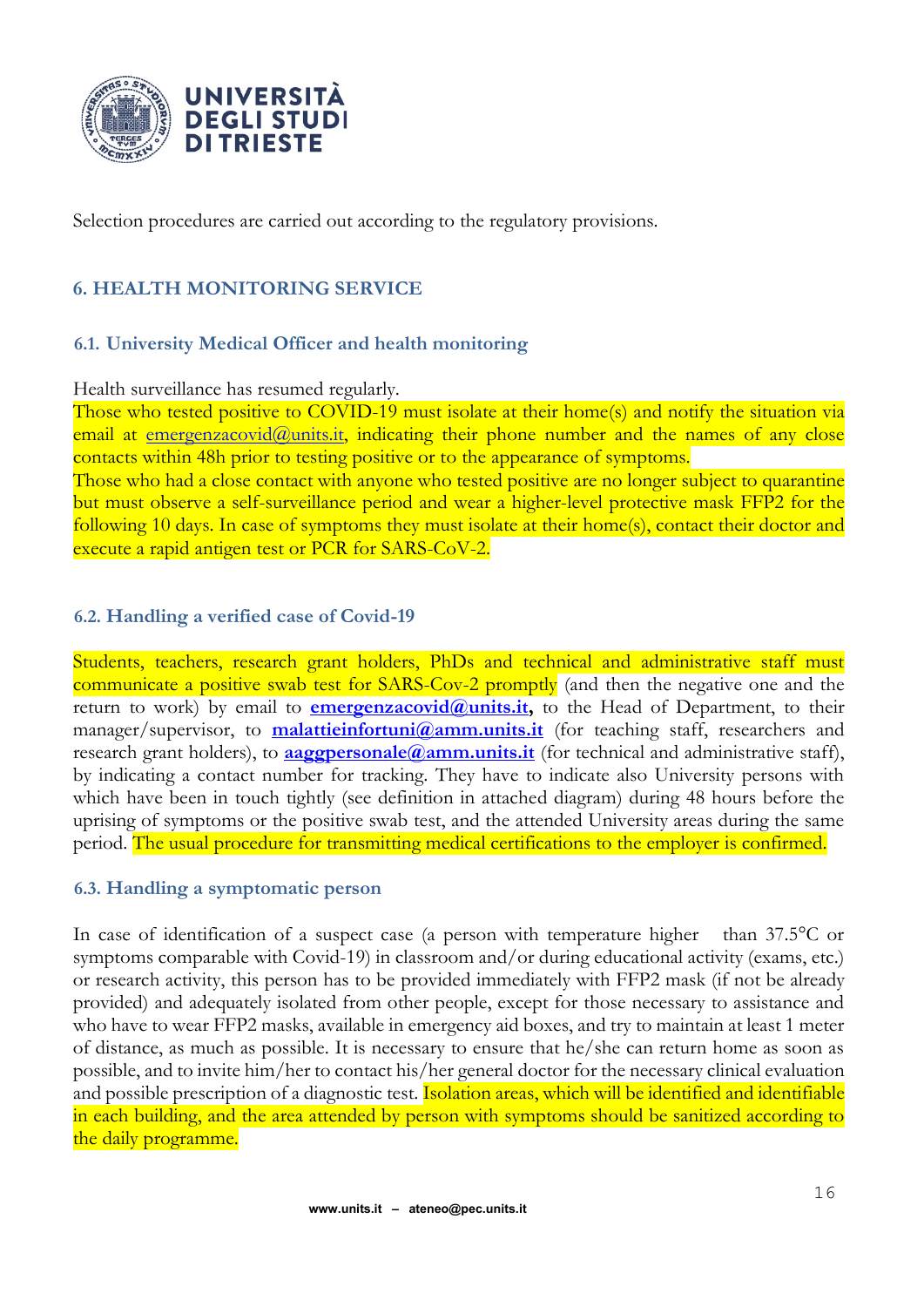![](_page_16_Picture_0.jpeg)

# <span id="page-16-0"></span>**6.4. Procedure to follow in case of suspect or confirmed case among technical administrative staff**

Technical administrative staff who results positive to a swab test or is identified as suspect case has to warn his/her superior, contact Technical and Administrative Staff Management Office by writing an email to [aaggpersonale@amm.units.it](mailto:aaggpersonale@amm.units.it) and to [emergenzacovid@units.it](mailto:emergenzacovid@units.it)

As regards to employees with cohabitant child under the age of 16 in self-isolation due to risky school contacts required by the Department of Prevention of local Health Authority, or during any distance learning periods, if the working activity can be done remotely, they may ask their head for its permission, for the whole or part of the period of self-isolation.

# <span id="page-16-1"></span>**6.5. Remote teaching activity by self-isolated professors**

If a professor stays at home for precautionary reasons connected to COVID pandemic (according to medical), he/she can carry out remote educational activity, on a voluntary basis.

The professor must give immediate notice of his/her absence (preferably on the day preceding it) by email and/or sms/whatsapp or other shared system, to the secretary's office of the degree course/Department and to the coordinator of the study course and plan modalities of lessons in presence, which will be promptly communicated to students.

If the professor does not carry out remote lessons, lessons will be made up upon his/her return to work.

# <span id="page-16-2"></span>**6.6. University contact person for COVID-19 and University Task Force Covid-19**

A University task-force, formed by the Rector and the Director General or their delegates, Heads of Department or their delegates, the Workers' Health and Safety Representatives, the Deputy Rector for Energy and Building Management, the Deputy Rector for Working Conditions, Health and Safety at Work and the Competent University Doctor, has been established.

Professor Negro is nominated the contact person Covid-19 for the University of Trieste and Professor Larese acts as substitute.

# <span id="page-16-3"></span>**7. TEACHING ACTIVITIES (1st June 2022 – 31stJuly 2022)**

### <span id="page-16-4"></span>**7.1. Lectures**

Lectures are held in accordance with the Guidelines for Teaching Activities 2021-2022, published on the institutional website under "COVID-19 updates and regulations", in the Teaching Activities section.

Classrooms will be accessible by a maximum number of students, as envisaged by national and regional regulations.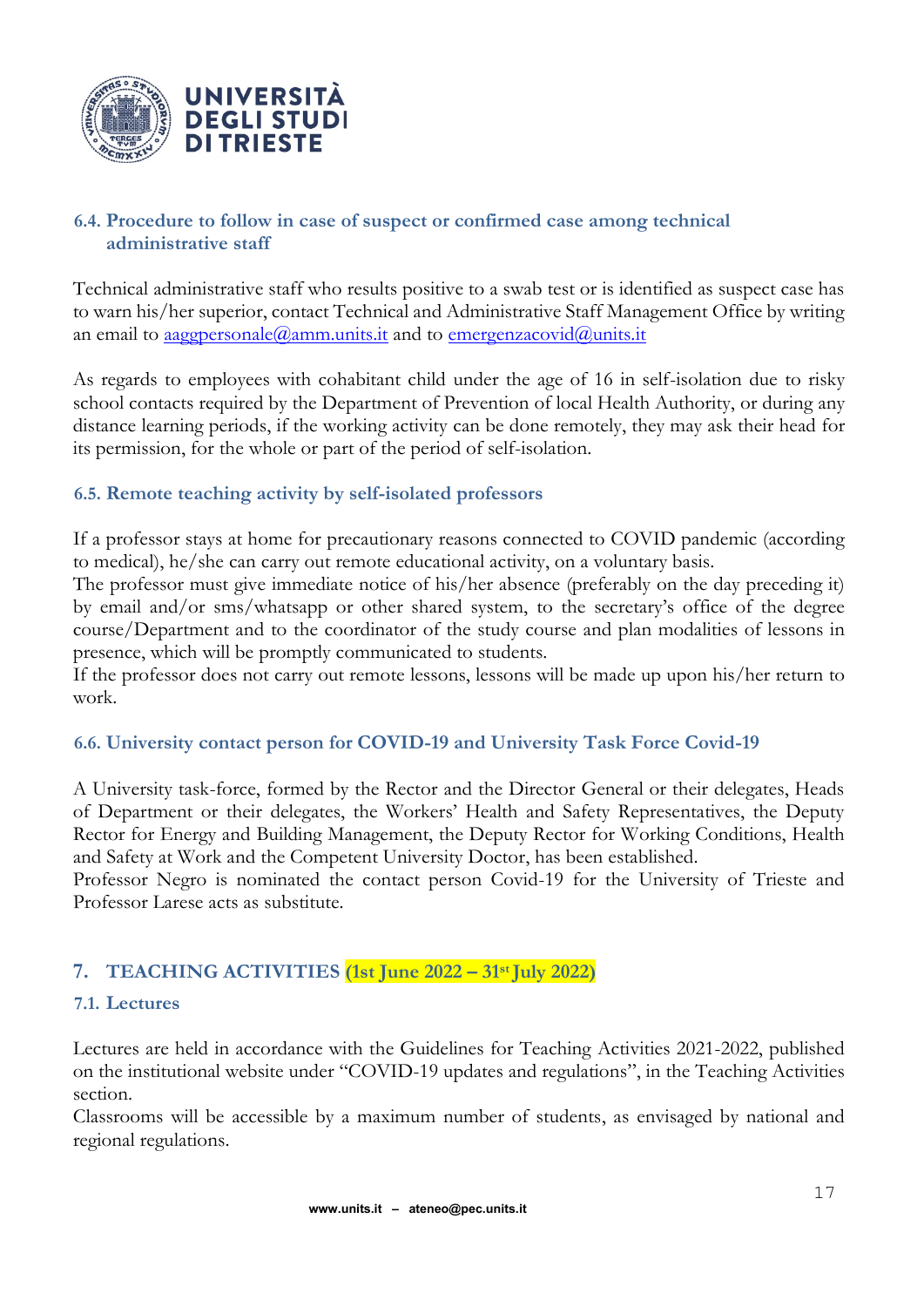![](_page_17_Picture_0.jpeg)

#### **Access to classrooms**

Classrooms will be accessible at the entrance and exit from all the doors present, regardless of their size and number; the doors must be kept always open also to ensure safety in case of emergency exit.

Outside of lesson time, all classrooms at all sites, will not be accessible and the sanitizations will be carried out according to a schedule based on lessons' timetable.

It is recommended that classrooms be ventilated by opening doors and windows as frequently as possible, and always during the break between lectures.

#### **How to occupy seats**

Students will access autonomously and with self-control: it is highly recommended to wear a surgical mask or higher level personal protective equipment.

Access to classrooms should only be reserved through the App (please refer to the instructions for using the # Safety4all App). Upon entering classrooms, students must insert or frame the QR code indicated on the signs next to the access doors: these show the number of seats that can be booked in relation to the room's reduced capacity that may be adopted in the event of. The number of seats that can actually be booked refers to a capacity of 100% and is set in accordance with the instructions of the competent authorities – therefore it is subject to changes that may occur, which will be promptly communicated. The QR code on the signs will count the seats occupied and indicate remaining seats available.

The possibilities of access to classrooms in the case of shifts will be indicated to students in advance.

Students regularly enrolled in a specific year of study or enrolled in single courses or other students who are expected to attend a specific course are entitled to access classrooms.

### **Equipment and indications in the classrooms**

On each access door will be affixed:

Posters with rules of conduct;

- Sign indicating mandatory use of a mask and hand sanitization, maximum number allowed in the emergency phase (COVID capacity) and the QR code that students must frame to confirm their presence in the classroom that they will have previously booked.

Referring to the information sheets, should the information be different, this Protocol is to be considered.

In each classroom there will be: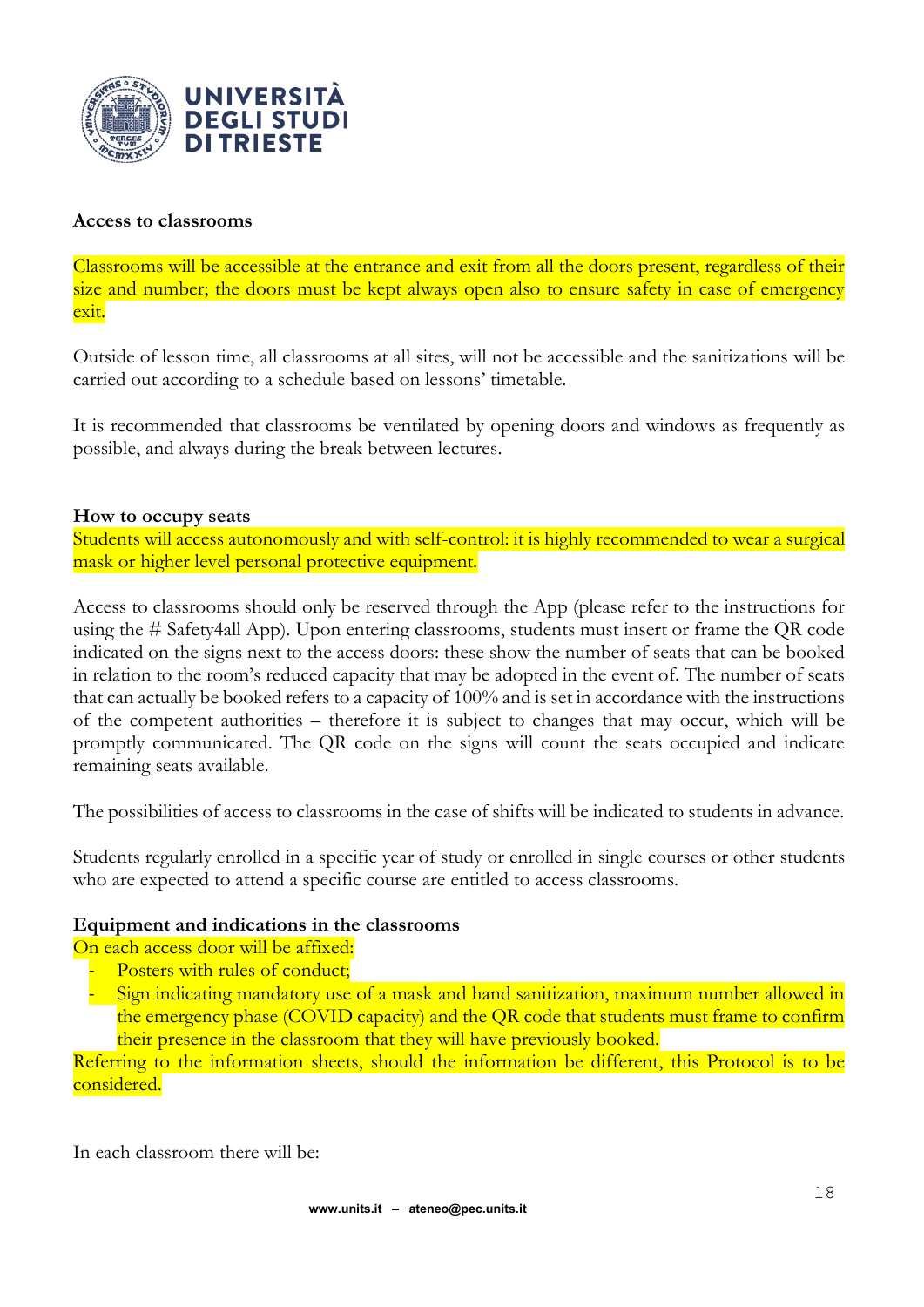![](_page_18_Picture_0.jpeg)

- Horizontal warning signs for distancing;
- White or blue stickers on places that, where it is possibly required, assure the distance of at least 1 meter;
- Poster on correct behaviour;
- Hands gel one on the desk and, in larger classrooms, also in a barycentric position along a side corridor;
- Chair KIT: in addition to the hands-washing gel, there will be paper and disinfectant detergent for cleaning and, if there are shared equipment such as screens and keyboards, there will be transparent film (disinfectant and paper are sufficient for cleaning the cables).

The supply of classroom equipment (hand washing gel and classroom kit) is under the responsibility of the cleaning and sanitation service, which will monitor the use; any reports must be sent by email to *dpiaule@units.it.* 

### **Use of PPE and behaviour in the classroom**

During the stay in the classroom, the use of surgical or higher protective masks is strongly recommended.

If necessary, especially in case of lessons in foreign languages and conversations with deaf people, the use of masks with a transparent portion is allowed to facilitate the understanding of the interviews by lip-reading. In the exceptional case in which students or teachers do not have them, masks will be available in the porter's lodge.

During breaks, students are invited to go outside, avoiding gatherings.

If a classroom is occupied for the whole day by the same group of students, it is allowed to stay in the classroom for the lunch break, taking care of a responsible use of the classroom.

It is recommended to open the windows and doors in order to increase the ventilation of the rooms, this procedure, in fact, is very effective in eliminating the possible presence of droplets and microdroplets.

### **Role of professors**

Professors are not responsible for the modalities of access to classroom.

Professor, as the person in charge during the period of the lesson, is responsible of the control of the correct occupation of the available places and the student's behaviour in relation to this Protocol. Professors are required to control, using the "registro" function of the #Safety4all application, that the number of students who booked access to the classrooms is compatible with the number of students present. If this is not the case professors are required to verify the correct access to classes by the students present.

Students are required to notify the teacher of the occurrence of sudden respiratory or similar flu symptoms on which the teacher can invite the student to leave the classroom. It is also the teacher's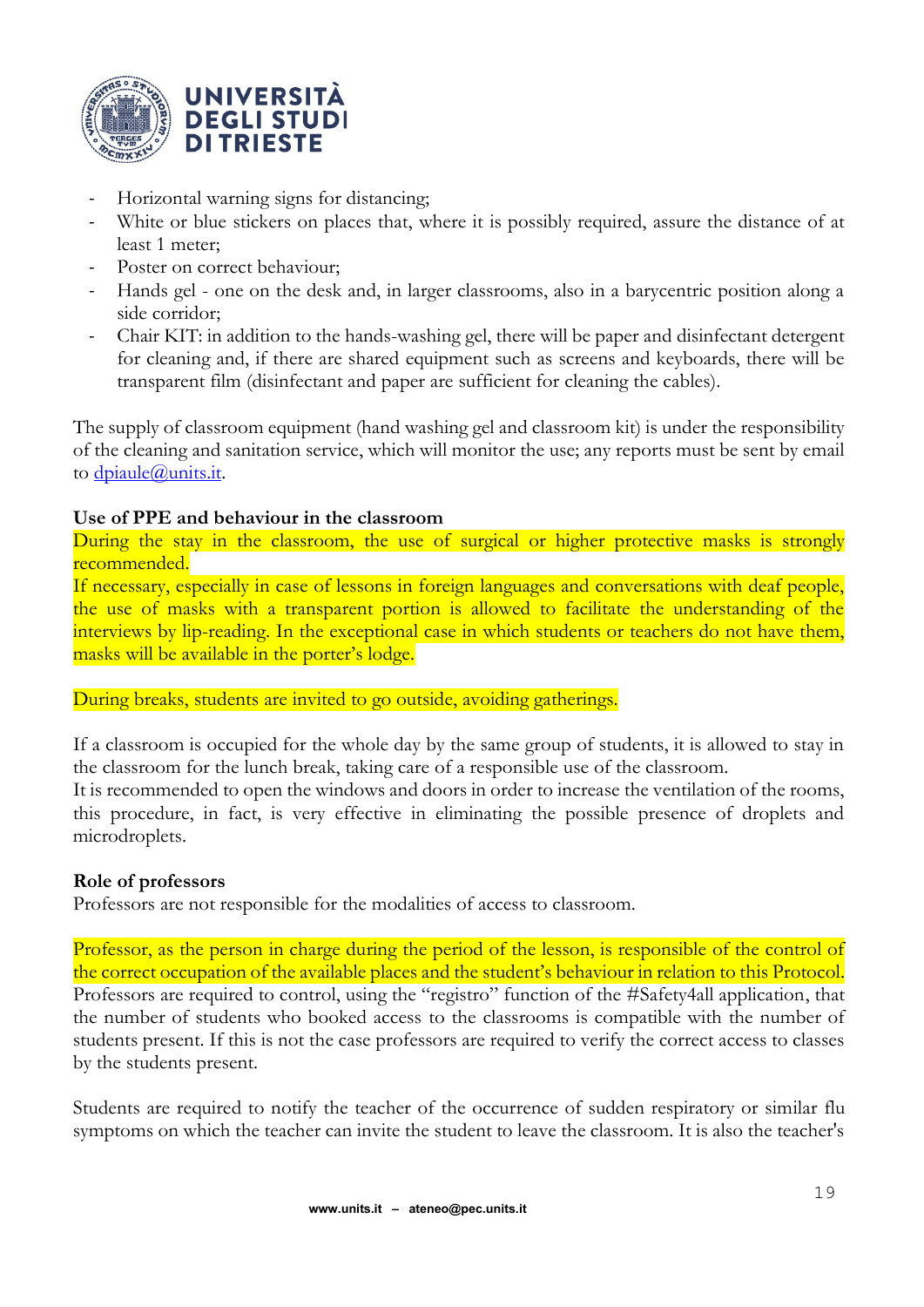![](_page_19_Picture_0.jpeg)

responsibility to remind students, in such cases (which cannot be attributed to allergic phenomena), that access to the university areas requires self-certification of the absence of specific symptoms, as indicated in the Protocol.

Professors, workers and third parties linked by any relationship with the University, take care to personally provide for the disinfection of operating stations and functional equipment that they use (chair/desk/table) by using disinfectant solutions made available by the University and taking particular care in using them according to the instructions in the classroom.

### **Teaching laboratories**

General rules for the use of laboratories are the same as for classrooms as regards capacity and behavioural rules.

Further indications on the use of laboratories, in consideration of their specificity, are delegated to Departments.

Access to the educational laboratories will be regulated as for the classrooms, except that any shifts and related indications on the groups that are entitled to access are managed at the departmental level.

#### **External activities**

Educational activities, specifically connected with the educational objectives of a course (such as for example excursions, guided tours, in or outside the city site inspections), which are expected to be carried out, according to the instructions of the teacher, in different places than the University locations, are allowed and are to be considered work activities, where it is necessary to self-declare the movement from one's residence, according to the current regulations.

The authorisation to carry out a mission for a PhD student should be signed, not only by the person responsible for the fund on which the mission falls, but also by the coordinator of the PhD course or the Head of Department.

PhD students should also attach a declaration of the hosting national or foreign authority attesting the acceptance to host student, which should be endorsed by the coordinator of the PhD course.

#### **Study and break/dining rooms**

Individual and collective study is allowed not only in the SBA reading rooms, but also in the study rooms of the University and the Departments. They are open with restricted and regulated access: it is no longer necessary to book the seat but it is still mandatory to register at the entrance and exit through the use of the # Safety4all app. As in the case of classrooms, the capacity indicated on QR code signs is that admissible in the current condition.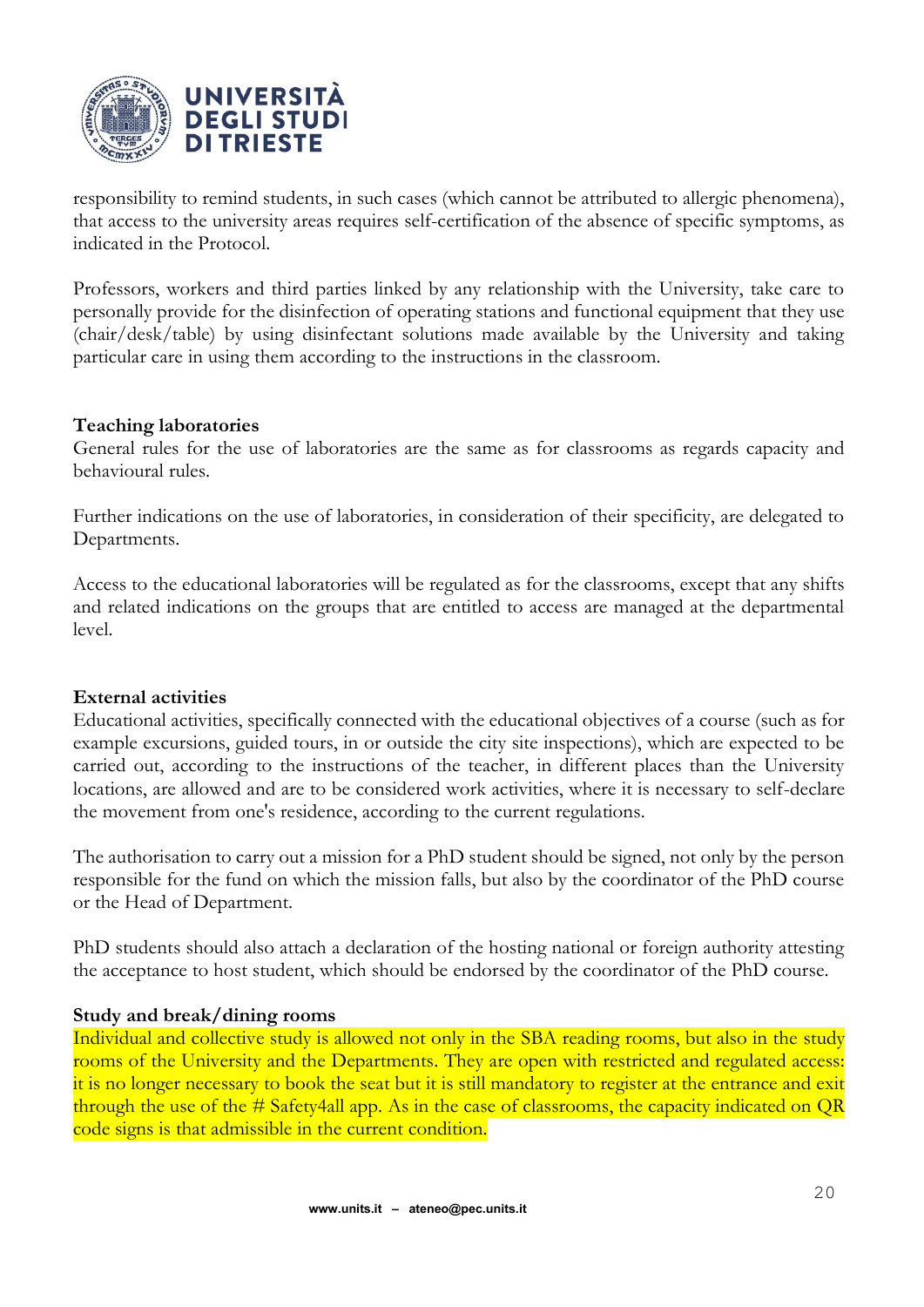![](_page_20_Picture_0.jpeg)

In each study or break/dining room there will be seats in the maximum number allowed and those in excess will be removed. It is anyway forbidden to move the chairs from one space to another, the penalty is the closing of the space.

In the areas a disinfectant detergent for surfaces and cleaning paper and sanitizing hand gel will be available. The devices supply will be under the responsibility of the University; requests for equipment integration should be addressed to **dpiaule@units.it** 

In each space it is highly recommended the use of the mask to cover the nose and mouth and to keep distance.

Students, who will stay in University spaces must occupy spaces of the classrooms/study areas considering their capacity, as fixed by national and regional provisions.

In compliance with cleaning and propriety regulations, students can autonomously take their meals in the same or in dedicated areas.

The sanitization of these spaces should be done at least once a day; however, there will be available gel for cleaning hands, disinfected detergent and paper for cleaning surfaces.

It is recommended that these classrooms should be ventilated periodically.

### **Meetings and events promoted by student associations**

In compliance with the guidelines on the use of the university premises, student associations can request to use classrooms to organise meetings and events. The request, containing suitable motivations and the expected number of occupants, must be sent to  $p$ renotazioni.aule $@$ amm.units.it. The responsible structure, once the feasibility of the request is verified, will confirm classroom availability. Organisers and participants are required to comply with the present protocol as well as the appointment of a reference person, whose name and registration number must be communicated, and a list of the participants, to facilitate a potential contact tracing. The contact list must be forwarded to **prenotazioni.aule** $@$ *units.amm.it* by the day before the event or, in case of an open meeting, by the following day. Failure to submit the above-mentioned documentation, or any improper use of classrooms, can lead to disciplinary actions and foreclose any future bookings.

Frequent ventilation of classrooms in use is recommended.

### <span id="page-20-0"></span>**7.2. Exams**

Both oral and written examinations are taken, exclusively in person, in compliance with the Guidelines published on the website: **Covid-19** updates, didactic session.

Without prejudice to the above-mentioned Guidelines, Professors who may be unable to reach the university premises for conditions of fragility, or any other reasons relevant to the current pandemic status, and therefore unable to carry out examinations in presence, will be allowed to proceed remotely, upon verification, with the prior motivated authorisation of the Department Director.

In any case the following conditions should be met:

1. respect of the rules of this Protocol and in particular those on capacity and use of rooms;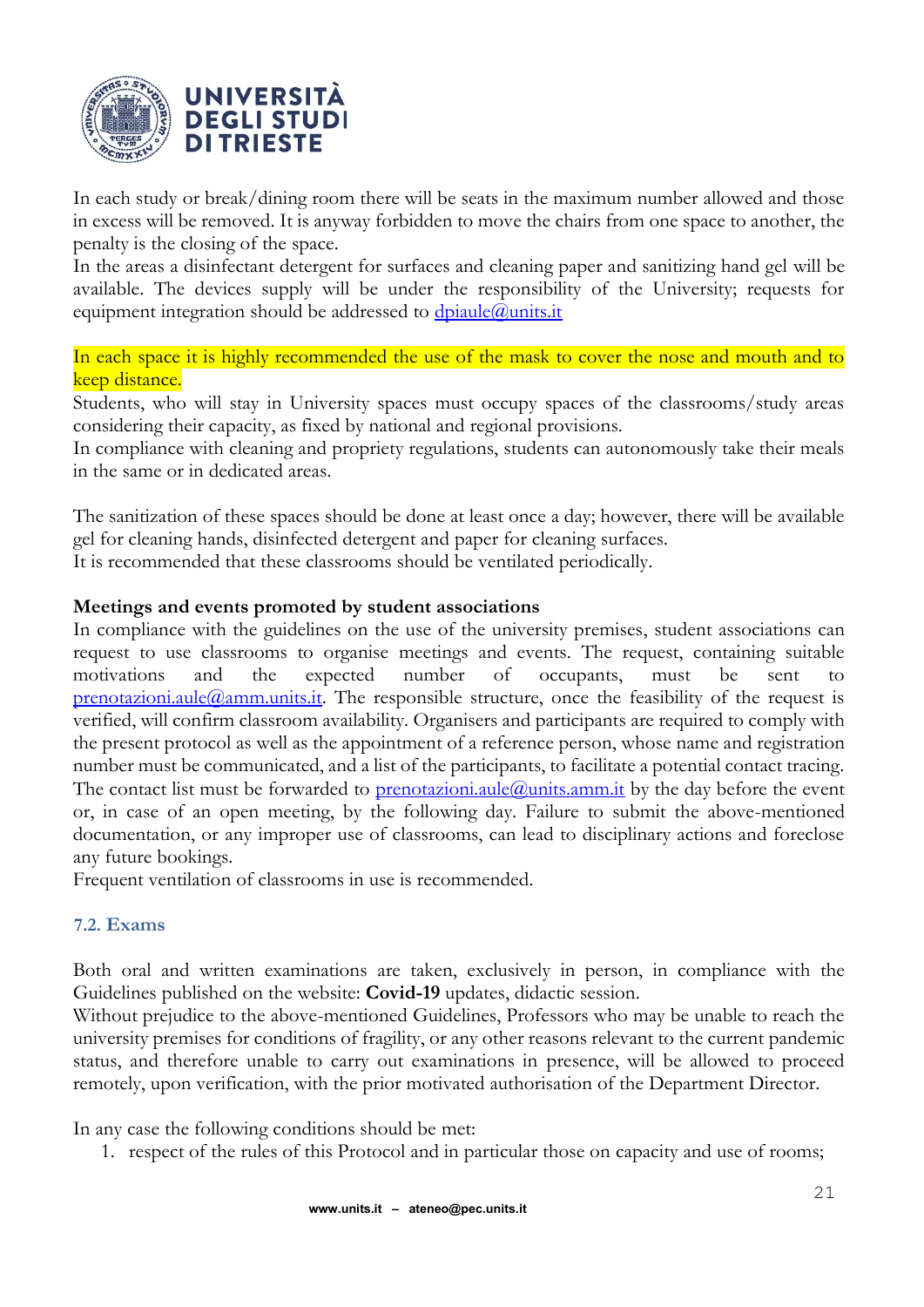![](_page_21_Picture_0.jpeg)

- 2. possibility of ensuring physical distancing in common areas before and after the exam: teachers must organise exams in presence in order to avoid crowds, also by different echelons;
- 3. disinfection of surfaces with alcohol and opening of windows in case of several examinations on the same day; commitment of the teacher and / or the related department of the course of study to check compliance with this protocol, inside and outside the classroom and to report any non-compliance for consequent disciplinary measures.

It is suggested to plan exams in classrooms with a sufficient capacity to guarantee the distancing, by leaving bigger classrooms to exams with a larger number of candidates.

Department's classrooms have to be booked by Departments directly through UP platform. In case in which Departments need for different classrooms from the ones assigned (for example because of number of candidates), Department must address a request to the Classroom Booking Service, who can reorganise classrooms according to needs.

In any case it is necessary to inform 14 days in advance the Service Prenotazione Aule of the use of classrooms in order to allow the preparation of the necessary sanitization, which can be duplicated during the same day. The sanitization of the desk and/or chair used for oral exams will be carried out by the students themselves using the kits made available in all classrooms.

# <span id="page-21-0"></span>**7.3. Graduations**

Graduations and pre-graduations will be run in person. The following conditions should be met:

- 1. the total number of persons (commissioners, candidates, accompanying persons, photographers, other support staff) allowed per session is compatible with classroom capability and with spaces dimensions outside classroom, in order to guarantee social distancing and avoid crowds. This number is defined by Departments who organise graduation sessions;
- 2. except what stated in the previous point, the presence for each graduate student of a maximum of 8 accompanying persons (children included): the list of accompanying persons should be communicated at least 10 days before the graduation session to the Departmental Secretariat;
- 3. access of accredited photographers, with green certification, is allowed in compliance with this Protocol;
- 4. commitment of the chairperson of the graduation committee and/or the coordinator of the course of study and/or the Director of the Department to which the course of study belongs, to monitor the respect of this protocol inside and outside the classroom and to report any non-compliances for the ensuing disciplinary measures.

Classroom reservations for examinations must be sent to the Classroom Booking Service at least 14 days before the exam date so that the necessary sanitation can be scheduled.

Student access is governed by this Protocol. Any accompanying persons must be communicated to the responsible structure and need to comply with the conditions for the access and to respect this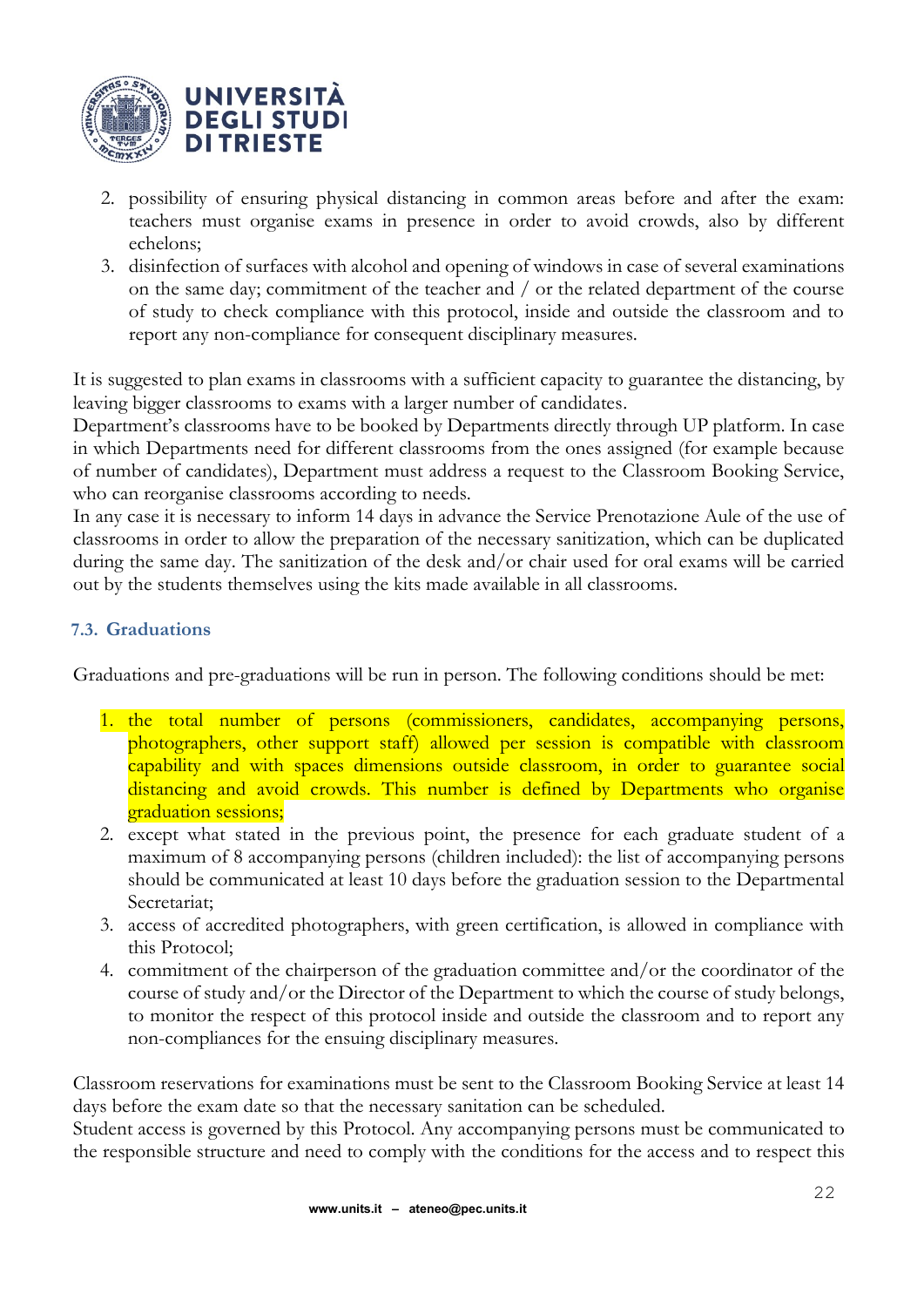![](_page_22_Picture_0.jpeg)

Protocol. In no way access to the University premises will be granted to persons other than those indicated in the self-certification.

When one or more candidates are unable to attend in person as a result of self-isolation measures, the committee may decide to run remotely the degree or pre-degree session. It is the responsibility of the Department and the committee to arrange appropriate communications and times with reference to the guidelines on the conduct of remote degrees, in consideration of the conduct of the event in presence for the other candidates.

In cases where a member of the committee is unable to attend the graduation session due to selfisolation measures, s/he will be replaced; in the case of pre-degree sessions s/he can attend by remote.

Any behaviour not in compliance with this Protocol and current regulations will be reported to competent authorities.

# <span id="page-22-0"></span>**7.4. On-site internships as part of I, II and III level of degree courses**

### - **Extracurricular internships:**

- o be them new or ongoing, provided safety measures are respected;
- in any case, prior consent from the intern and the host institution and authorisation from the University itself (request Form to access the premises of the University of Trieste).

### - **Curricular internships:**

- o They are all allowed;
- o For all internal internships, all indications relating to access to the University areas are valid;
- In case of access to departmental laboratories, should be also followed all the rules relating to research activities;
- o In case of internships in the health area, these will continue with the rules agreed with the relevant health authorities;
- o In case of external internships in the non-healthcare area, in Italy it is necessary to respect the principles of the current conventions on internships, as well as regulations at the host organization;
- o In case of internships abroad, in addition to the acquisition of consents by the trainee, by the host structure and by the University, and compliance with current safety regulations, it will be necessary to assess the epidemiological conditions at the time of departure.

### <span id="page-22-1"></span>**7.5. Thesis**

All activities aimed at completing the thesis are permitted, according to the safety provisions of this Protocol.